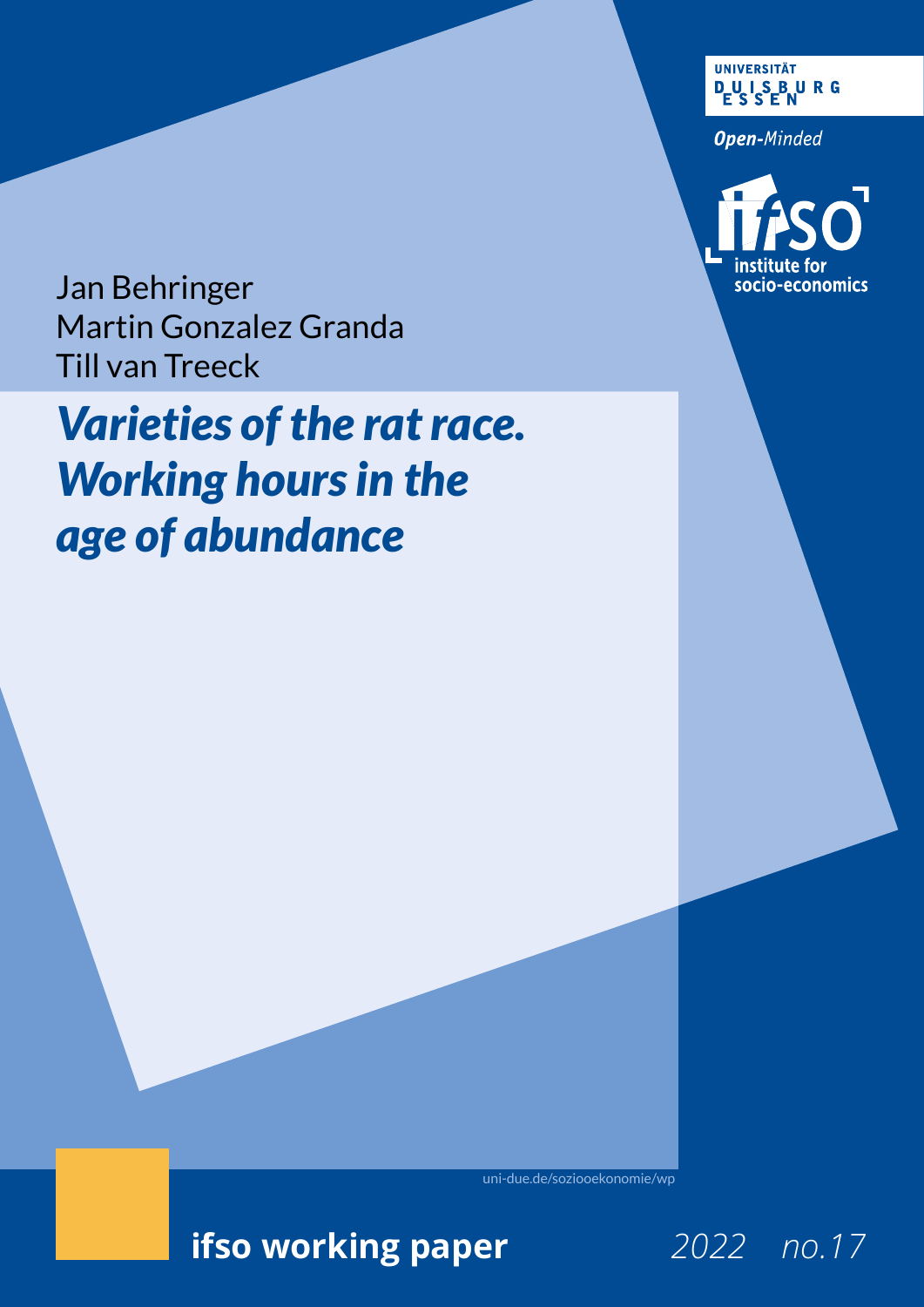# Varieties of the rat race. Working hours in the age of abundance\*

Jan Behringer Macroeconomic Policy Institute (IMK)

Martin Gonzalez Granda University of Duisburg-Essen

Till van Treeck University of Duisburg-Essen

March 3, 2022

#### Abstract

We ask why working hours in the rich world have not declined more sharply or even risen at times since the early 1980s, despite a steady increase in productivity, and why they vary so much across rich countries. We use an internationally comparable database on working hours (Bick et al., 2019) and conduct panel data estimations for a sample of 17 European countries and the United States over the period 1983-2019. We find that high or increasing top-end income inequality, decentralized labor relations, and limited government provision of education and other in-kind services contribute to long working hours. Our results are consistent with the hypothesis that upward-looking status comparisons in positional consumption ("Veblen effects") contribute to a "rat race" of long working hours that is more or less pronounced in different varieties of capitalism.

Keywords: Working hours, Veblen effects, income inequality, varieties of capitalism

JEL Classifications: D31, J20, P16, P50

<sup>\*</sup>Jan Behringer, Macroeconomic Policy Institute (IMK), Georg-Glock-Straße 18, 40474 Düsseldorf, Germany. Email: Jan-Behringer@boeckler.de. Martin Gonzalez Granda, PhD Student at the Institute for Socio-Economics, University of Duisburg-Essen, Lotharstraße 65, 47057 Duisburg, Germany. Email: martin.gonzalez-granda@stud.unidue.de. Till van Treeck, Institute for Socio-Economics, University of Duisburg-Essen, Lotharstraße 65, 47057 Duisburg, Germany. Email: till.vantreeck@uni-due.de. We would like to thank Alexander Busch and Daniel Flebbe for excellent research assistance.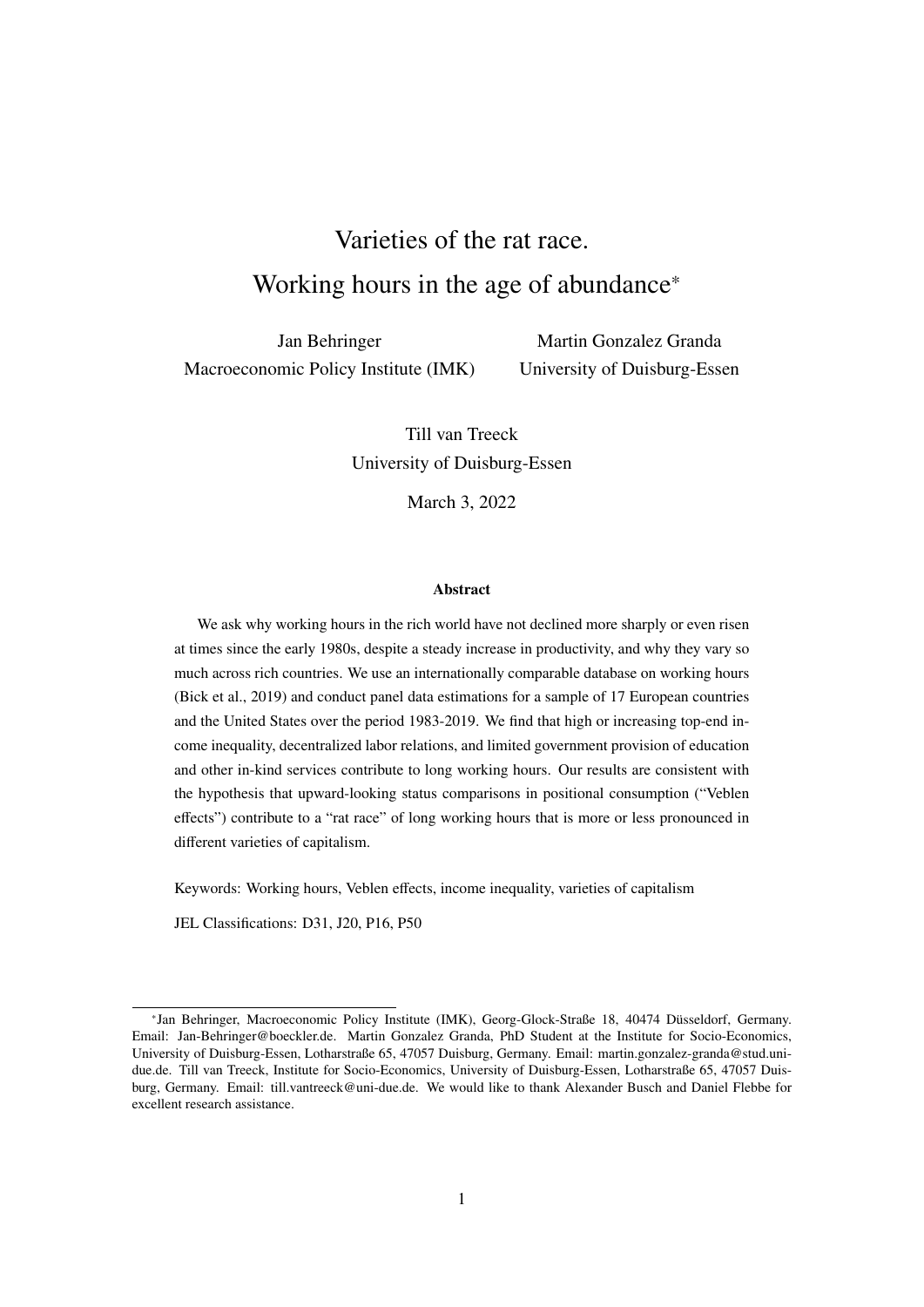## 1 Introduction

When asked "What is the smallest amount of yearly income a family of four would need to get along in your local community?", families in the United States in 1950 responded, on average, 68 percent of the median income for that type of family at that time. By 1980, after three decades of robust and broad-based real income growth, this ratio had fallen to only 53 percent (Figure 1 a). During 1950-1980, although families revised their estimate of required minimum income upward, actual income growth by far outpaced the growth of this "get-along income". And in the 1970s, the growth in real get-along income even came to a complete halt (Figure 1 b). The average family of four in the United States seemed to have reached a point of relative saturation in terms of meeting basic material needs. $<sup>1</sup>$ </sup>

The three postwar decades were also marked by a remarkable reduction in average work hours, not only in the United States but in virtually all industrialized countries (Figure 2 b and c).<sup>2</sup> Work hours in the United States decreased by about 200 hours per year, or five full work weeks, for the average worker. Hours worked per working age person also decreased significantly, although somewhat less than hours worked per worker, as an increasing share of the population entered the labor force. In neoclassical economics terms, leisure time behaved like a "normal good". That is, the income effect of rising hourly wages appeared to outweigh the substitution effect in the demand for leisure, as workers' income and leisure increased simultaneously (Bick et al., 2018). It almost appears that, as Keynes (1930) famously predicted, after an unprecedented period of productivity growth triggered by the Industrial Revolution, the rich world was ready to enter the "age of leisure and of abundance", in which "we prefer to devote our further energies to non-economic purposes."

And yet, since the 1980s, the relative material saturation of the 1970s appears to have given way to a new and growing sense of neediness among large segments of the population. The level of income that families consider minimally necessary to get along has risen at high and increasing rates during that period (Figure 1 b), exceeding 70 percent of actual median income in recent years (Figure 1 a).

Average hours worked no longer decreased in the United States after 1980, but increased until the early 2000s, before leveling off. Annual hours worked per working age person even rose steadily, by about 150 hours, from 1980 to 2000, a trend interrupted only by two deep recessions followed by a "jobless recovery" in the 2000s. Working hours in other industrialized countries show broadly similar trends over time, but with some differences in the extent and timing of these developments. While hours worked per worker continued to decrease in some European countries

 $1$ <sup>1</sup>The aforementioned trends are very similar for median and mean subjective minimum income.

<sup>&</sup>lt;sup>2</sup>We use the terms working hours, work hours, and hours worked interchangeably.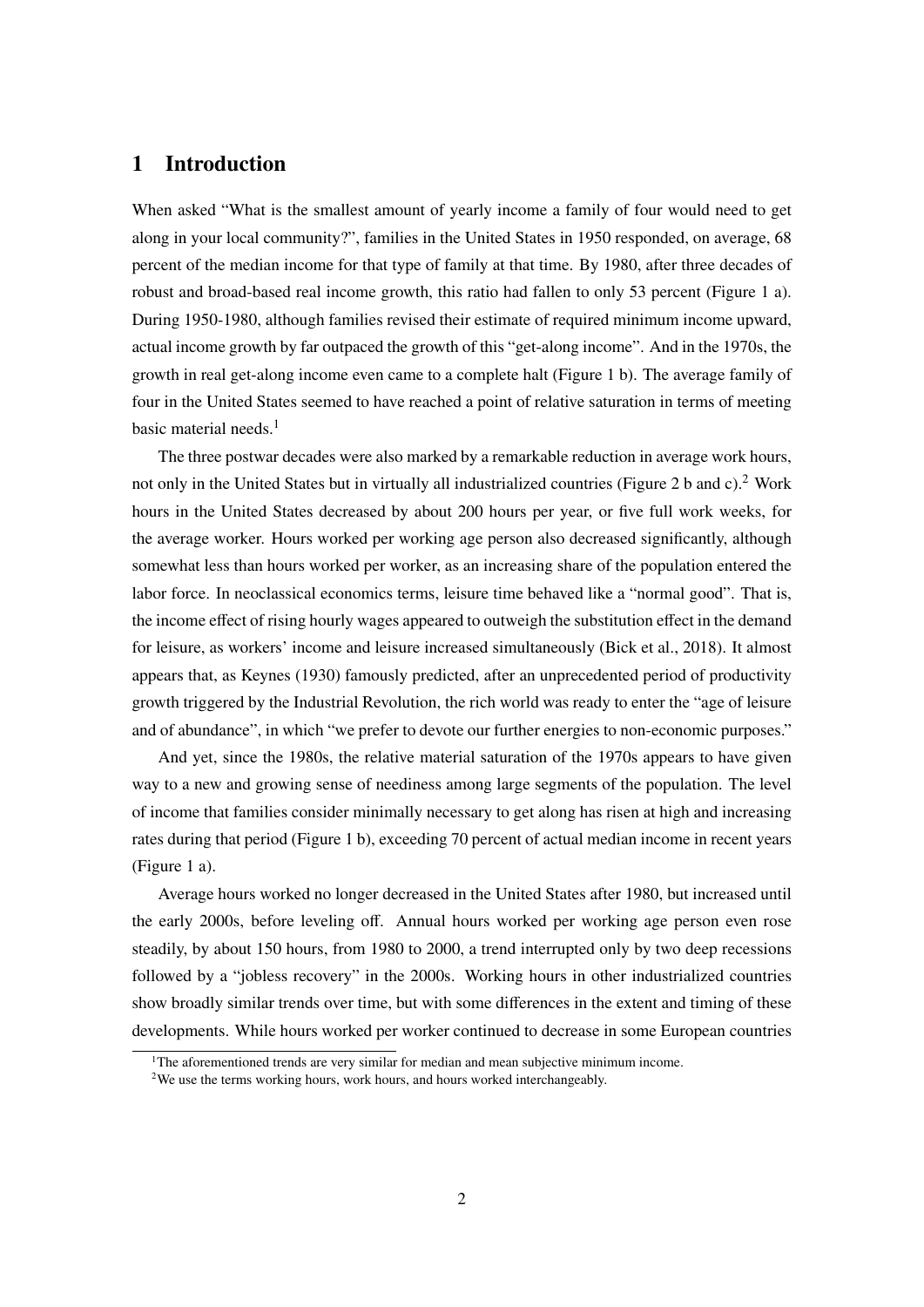after the 1980s, this trend also slowed or even reversed in these countries, especially around the early 2000s (Figure 2 b and c).

The present paper is motivated by two main questions. First, how can we explain the puzzling re-emergence of subjective material neediness and the interruption, or slowdown, of the trend toward lower working hours in the rich world since the early 1980s? And second, why do average working hours continue to vary so widely across rich countries at similar productivity levels? Both observations require explanation in light of the well-documented pattern in the literature that average working hours are generally higher in low-income countries than in high-income countries, have decreased over time in the rich countries prior to the 1980s, and are lower for workers with higher wages than for workers with lower wages in most countries (Bick et al., 2018). While recognizing that aggregate work hours are influenced by a variety of interrelated factors, in this paper we focus on upward-looking status comparisons, or Veblen effects, in a context of high or rising income inequality.

Since the early 1980s the share of aggregate income going to top income households has increased. This increase occured earlier and the level of top-end income inequality has been persistently higher in the United States than in European countries (Figure 2 a). If non-rich workers emulate consumption norms set by the rich, as Veblen (1899) famously argued, it can be expected that the desire, or subjectively perceived need, to work long hours depends positively on top-end income inequality (see also Bowles and Park, 2005; Oh et al., 2012). Following the terminology developed by Hirsch (1976), consumption, for which income derived from work is a prerequisite, can be characterized as a "positional good", whereas leisure time is a "non-positional good". High relative consumption is more visible than high relative leisure and, unlike the latter, signals high social status in a capitalist society. While longer working hours can be seen as a way for non-rich households to "keep up with the rich", they also involve an element of a "rat race", which the Merriam-Webster dictionary defines as "the unpleasant life of people who have jobs that require them to work very hard in order to compete with others for money, power, status, etc."

Within the industrialized world, the United States stands out as the country with not only the strongest increase and the highest level of top household income shares, but also a comparatively small welfare state, a strong reliance on private markets for the provision of positional goods and decentralized labor relations. From a Veblenian perspective, these factors can be expected to contribute to longer work hours. While public provision of positional goods, such as education, may limit the scope of "expenditure cascades" (Frank et al., 2014), centralized bargaining over wages and working time may allow for partial internalization of positional externalities (see Oh et al., 2012 for a related argument). It is, therefore, instructive to compare trends in working time across industrialized countries with different welfare state institutions and labor relations.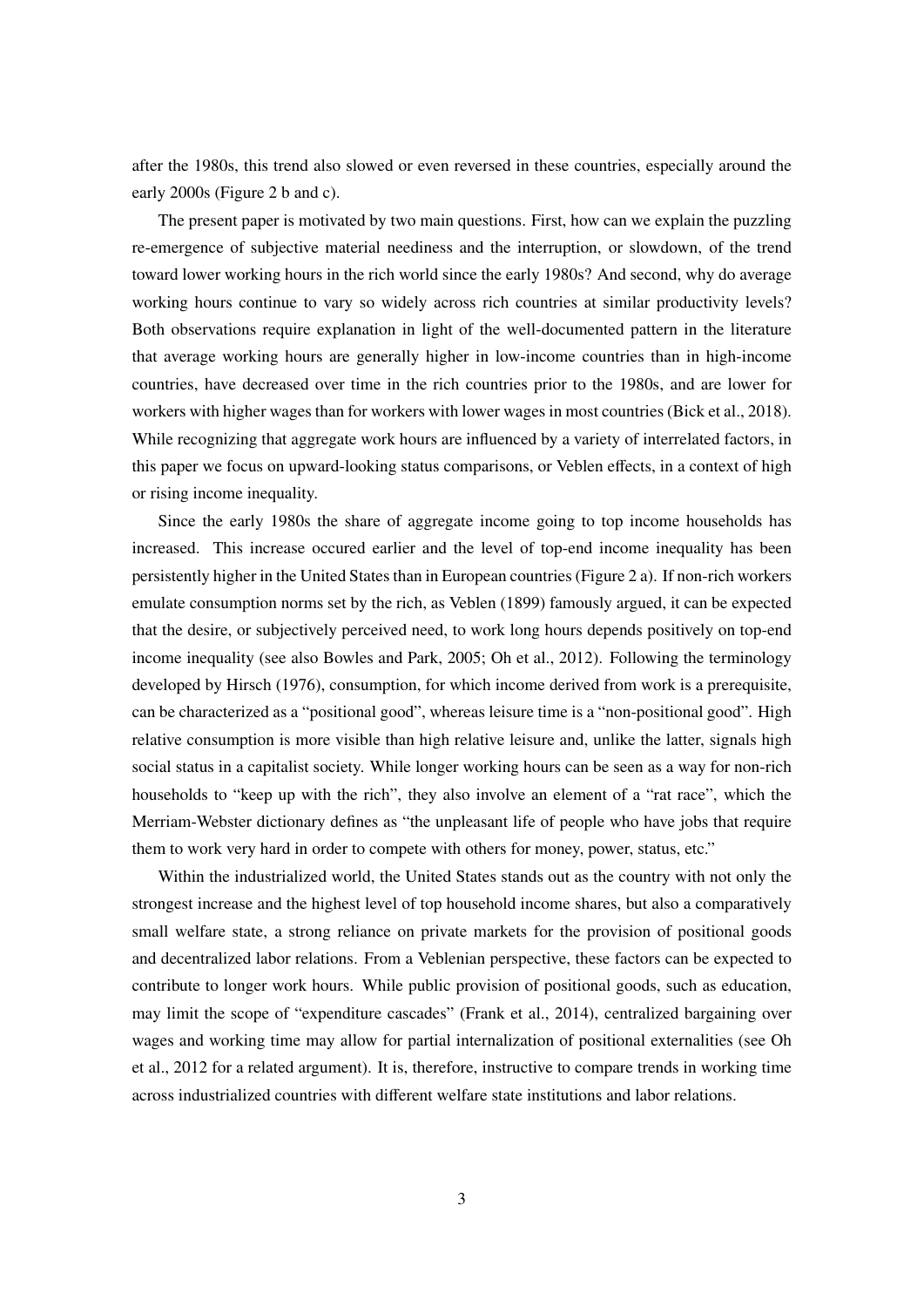In this paper, we analyze the importance of income inequality in understanding the evolution of working hours in different varieties of capitalism and welfare state regimes in the period since the early 1980s. We make use of a new database, constructed by Bick et al. (2019), which includes previously unavailable, internationally comparable information on work hours for European countries and the United States. Using the classical typology introduced by Esping-Andersen (1990), we can distinguish between Anglo Saxon countries with liberal welfare states, continental European countries with conservative welfare states, and Scandinavian countries with social democratic welfare states. We conduct macroeconomic panel data estimations to analyze how hours worked are related to income inequality, centralization of wage bargaining, and social transfers, while controlling for other standard explanatory variables commonly used in the literature.

We find that top household income shares are positively related to hours worked per worker and per working age person. This relationship holds both for pooled panel data estimations and for fixed effects estimations. These findings suggest that working hours are driven by the perceived need to "keep up with the rich", which has intensified in many countries since the 1980s and is stronger in the Anglo Saxon countries compared with the European countries. This result is also consistent with the observation that the inequality of working hours is higher in countries with higher top-end income inequality, where working hours increase (more strongly) with wages. In line with upward-looking status comparisons, high average working hours in countries with high top-end inequality appear to be driven by long work weeks of workers in the higher echelons of the wage distribution. We also find that centralized wage bargaining and government social transfers in kind (but not in cash) are negatively related to hours worked. Transfers in kind, unlike cash transfers, appear to mitigate status competition through conspicuous consumption. Finally, we look specifically at the importance of education as a positional good. We find that the extent to which the education sector is organized through private markets is associated with longer working hours for workers with high levels of education, but not for workers with lower levels of education.

Our findings are similar when using either hours worked per worker or hours worked per working age person, when controlling for the female employment rate. Cross-country differences in gender-specific labor force participation and in the gender inequality of working hours are hard to account for in a macroeconomic panel framework, as they seem to be related to deeply rooted social norms. But they can explain, to a large extent, the special case of the Scandinavian countries, which combine relatively long hours per working age person (but relatively short hours per worker) with low levels of income inequality, a high degree of wage bargaining centralization, and high taxes.

Taken together, our results, while not lending themselves to clear-cut causal identification, offer an explanation for the evolution over time and cross-country differences in working hours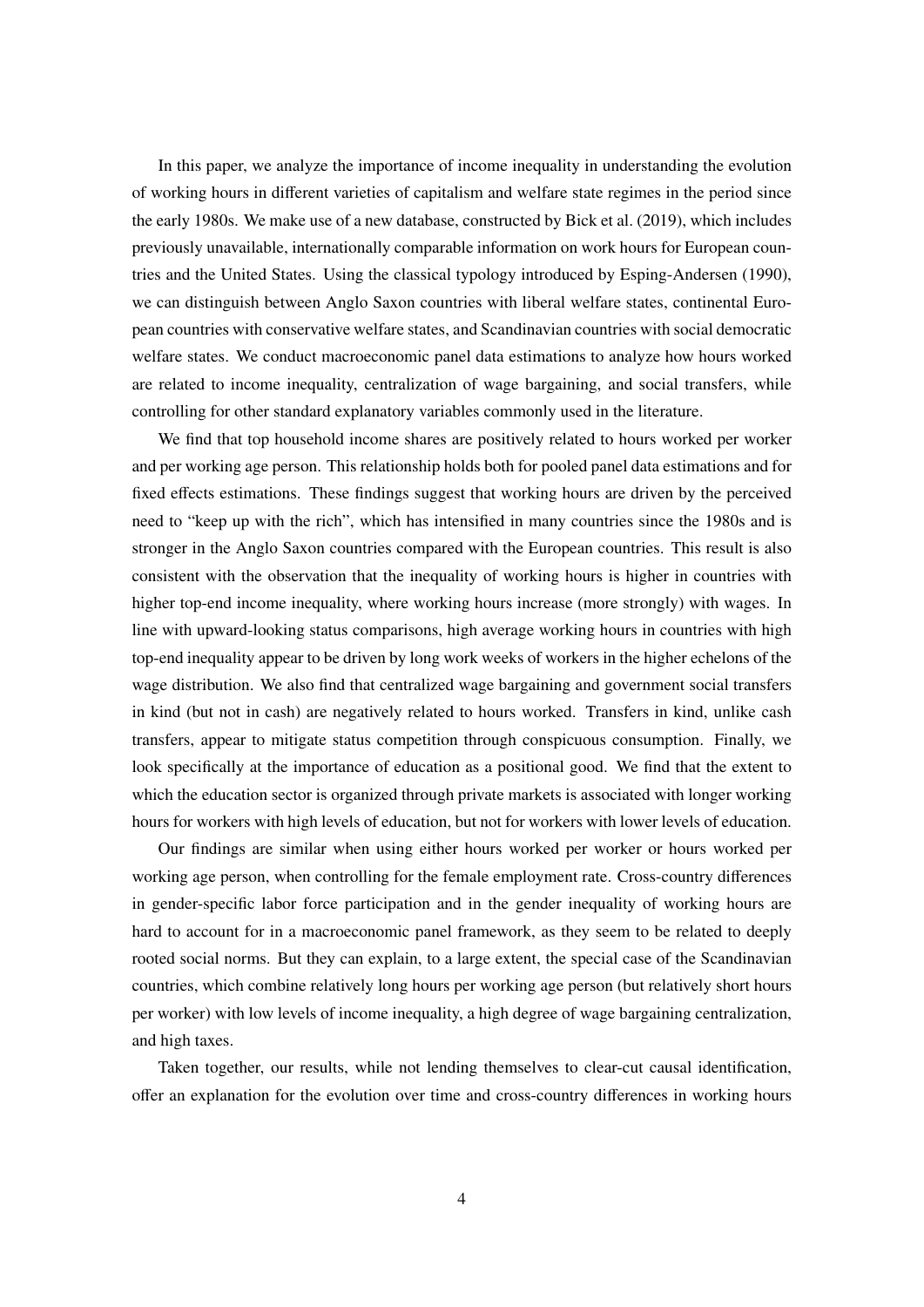from a comparative political economy perspective. This puts into perspective the widely held view in the neoclassical economics literature that cross-country differences in working hours are primarily due to income and substitution effects reflecting (exogenous) individual preferences and work disincentive effects related to the tax system.

The remainder of this paper is organized as follows. Section 2 discusses related literature. Section 3 presents important stylized facts about the evolution of working hours in different groups of countries, before we present and discuss the estimation analysis in Section 4. Section 5 concludes.

#### 2 Competing explanations of working hours

In the neoclassical economics literature, working hours are determined by individual labor supply decisions in the long run. A higher real wage, based on real productivity increases, raises the opportunity cost of leisure (substitution effect), but also makes it possible to achieve a same level of income with fewer working hours (income effect). The most up-to-date and most authoritative analysis of the hours-income elasticity across and within countries is Bick et al. (2018). They show that across countries aggregate hours worked vary inversely with per capita income across the development spectrum and that within most countries higher-wage individuals work shorter hours than lower-wage individuals. Interestingly, in the United States the hours-wage relationship for employed workers also used to be negative or flat, but it turned positive in the mid-1970s for women and in the early 1990s for men (see also Aguiar and Hurst, 2007). While in 1979 the prevalance of long workweeks ( $\geq$  50 hours) was higher among the bottom two hourly earnings quintiles than in the top quintile, in the 2000s it was by far highest in the top quintile and lowest in the bottom quintile of male workers in the United States (Kuhn and Lozano, 2008). In recent decades, the hours-wage slope became larger also in other high-income countries (Conran, 2017). Bick et al. (2018) do not consider the possibility that these changes in the hours-wage relationship may be related to Veblen effects in a context of high top-end income inequality. Rather, they hypothesize that cross-country differences in the within-country hours-income relationship likely are due to differences in the tax-transfer system.

In an influential paper, Prescott (2004) argues that virtually all of the large differences in working hours between the United States and Europe are due to differences in tax systems. The idea is that high marginal income taxes in Europe reduce the opportunity cost of leisure time. The unique focus on taxation was criticized on several accounts in subsequent contributions. Alesina et al. (2005) argue that the large macroeconomic labor supply elasticities estimated by Prescott (2004) may actually in part be due to the government transfers funded by income taxes, rather than just by the direct work disincentive effect of such taxes (see also Rogerson, 2007). If anything,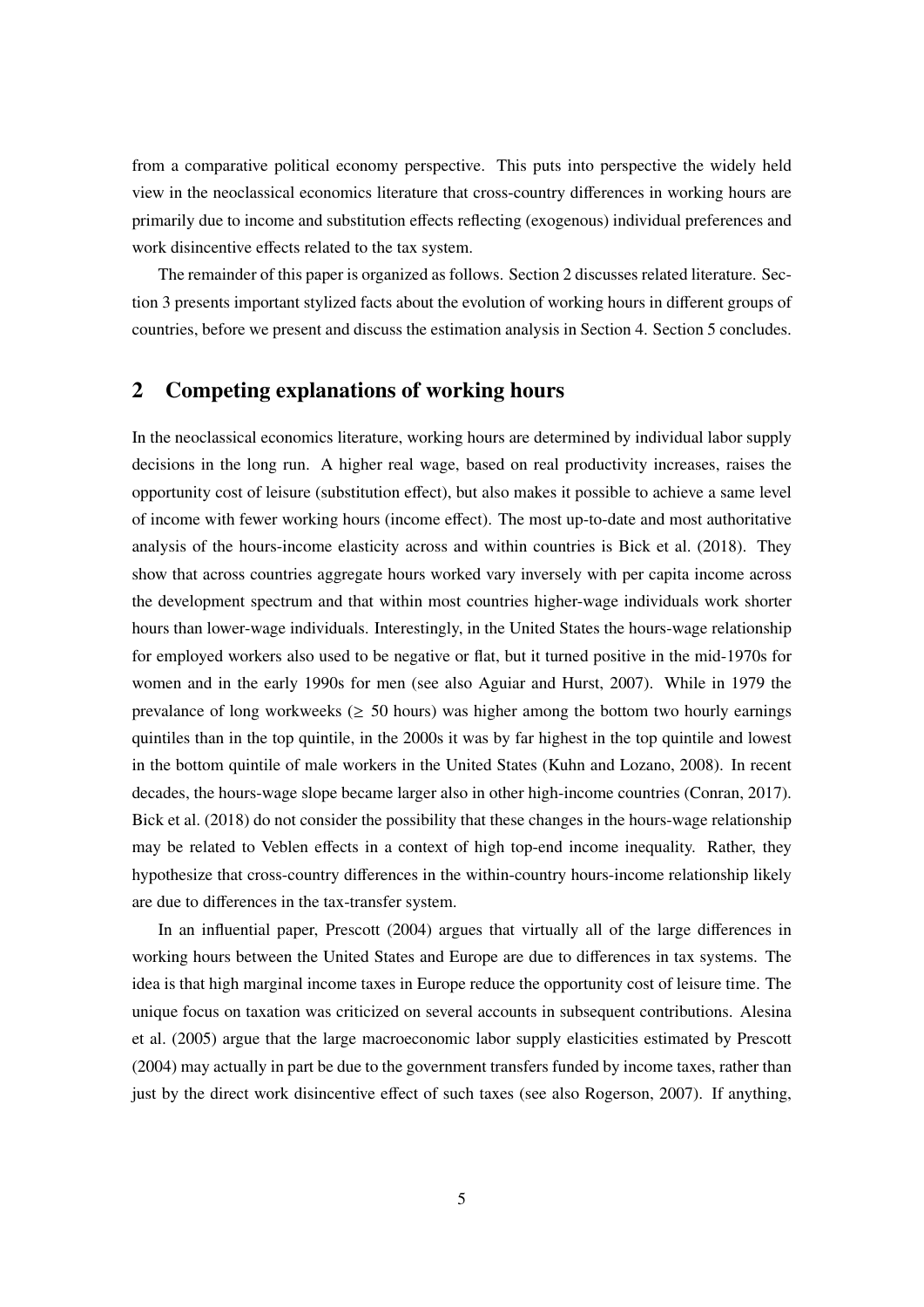according to Alesina et al. (2005), labor supply elasticities appear to be high enough to explain differences in working hours among women, but not among men, across rich countries. Moreover, labor tax rates likely are correlated with other variables affecting working hours, such as union density and wage bargaining institutions. Oh et al. (2012) argue that because the most rapid decrease in work hours happened mostly before the Second World War, when only a very small fraction of the general public paid any labor income taxes in today's industrialized countries, it is unlikely that taxation was the key factor for the decrease. More recent works using the neoclassical framework zoom in on specific demographic subgroups. For instance, Chakraborty et al. (2015) and Bick and Fuchs-Schündeln (2018) rely on non-linear labor income taxation and the tax treatment of married couples to explain the differences in labor supply of married couples across countries.

The relevance of Veblen effects for understanding the long-term evolution of working hours across industrialized countries throughout the 20th century has been documented by Bowles and Park (2005) and Oh et al. (2012), who conduct panel data estimation analyses using country-level data for a small number of countries over a long time span. They find that measures of top-end income inequality are more closely related to working hours than broad measures such as Gini coefficients, which is consistent with Veblen's emphasis on upward-looking status comparisons. Burgoon and Baxandall (2004) also find a positive relationship between broad measures of personal income inequality (Gini coefficients) and hours worked. Schor (1998) and Frank et al. (2014) present evidence of Veblen effects for the United States. Bell and Freeman (2001) find a positive relationship between wage inequality and working hours and explain longer working hours in the United States, compared with Germany, by the higher degree of wage dispersion in the United States. However, they attribute this relationship to incentives effects, as implied by tournament or winner-take-all models of wage inequality, rather than positional externalities. To the best of our knowledge, no study has analyzed Veblen effects, or the inequality-hours worked relationship more generally, for the recent past based on internationally comparable working time data.

Our analysis is also inspired by institutionalist accounts of "varieties of capitalism" (Hall and Soskice, 2001) and "worlds of welfare capitalism" (Esping-Andersen, 1990). Hall and Soskice (2001, p.21) note that "in liberal market economies, the adult population tends to be engaged more extensively in paid employment and levels of income inequality are high. In coordinated market economies, working hours tend to be shorter for more of the population and incomes more equal." However, the underlying reasons for the relationship between income inequality and hours worked are not altogether clear in the original exposition of the Varieties of Capitalism (VoC) approach by Hall and Soskice (2001). Also, the conventional view that coordinated market economies (CMEs) are more immune to adverse shifts in income distribution than liberal market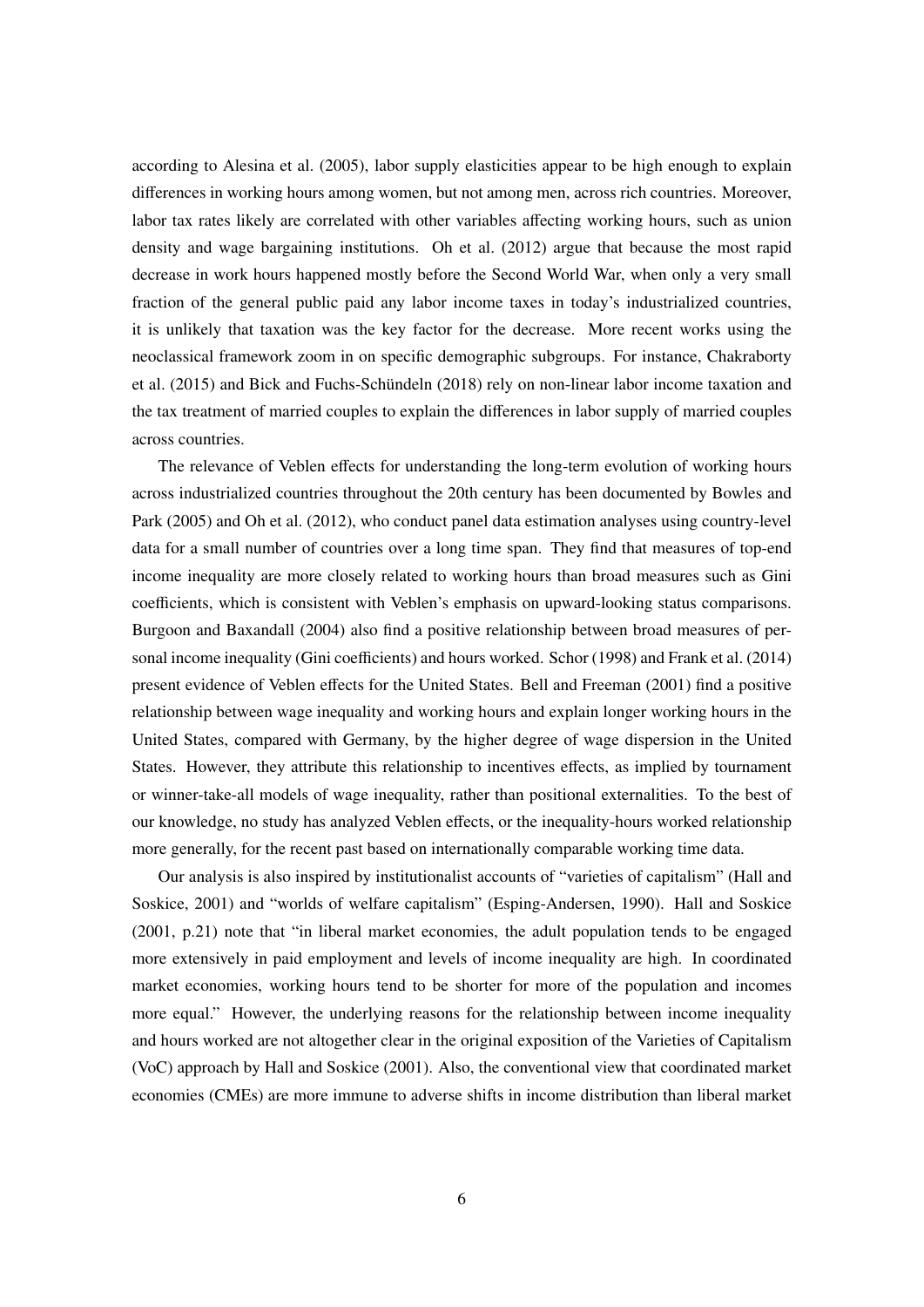economies (LMEs) was recently called into question by the emergent growth model perspective following Baccaro and Pontusson (2016). Behringer and van Treeck (2021) argue that persistent differences in institutions, against a global trend of liberalization and de-unionization since the early 1980s, help explain why LMEs experienced much stronger rises in top household income shares, but smaller decreases in the economy-wide wage share, than CMEs, despite similar increases in broad measures of income inequality such as the Gini coefficient of household income. Moreover, the increase in top-end personal income inequality was conducive to the emergence of an LME-specific growth model which Baccaro and Pontusson (2016) refer to as "consumption-led growth financed by credit". To the extent that "trickle-down consumption" (Bertrand and Morse, 2016), or "expenditure cascades" (Frank et al., 2014), in LMEs are driven by non-rich household trading-off (non-positional) saving for (positional) consumption expenditures, they are consistent with Veblen effects in the determination of working hours. From a VoC perspective, then, it can be expected that the higher degree of wage bargaining centralization and lower top household income shares alleviate the "rat race" in CMEs. Even at a given level of income inequality, collective bargaining may allow for a partial internalization of the positional externalities linked to long individual working hours and correspondingly high personal consumption expenditures.

Burger (2018) analyzes extreme working hours (> 50 hours per week) across different welfare state regimes in Western Europe and the United States. She focuses on the importance of government regulations in explaining working hours and emphasizes the notion that individual choices are constrained by labour market policies, collective bargaining institutions and new labour market structures. Although she does not allow for a direct effect of income inequality on extreme working hours in her empirical analysis, her summary of data on extreme work hours from the Luxembourg Income Study and the Multinational Time Use Study reveals that extreme work hours are most prevalent in countries with high-end income inequality, especially among high-skilled workers.

The relatively high working hours per working age person in Scandinavian countries, which have higher taxes, lower inequality and higher wage bargaining centralization than continental European countries, pose a challenge to both neoclassical and Veblenian explanations of working hours. The study by Burgoon and Baxandall (2004) bears some similarities to our approach as they identify three "worlds of working time", in line with Esping-Andersen's distinction of social democratic, liberal and conservative worlds of welfare capitalism. Based on (not fully harmonized) country-level data, they develop a narrative explaining why hours worked per employee and per person are high in liberal countries, but low in conservative Christian democratic countries, whereas social democratic countries combine relatively low hours per worker with relatively high hours per person. According to Burgoon and Baxandall (2004), the explanation for this finding lies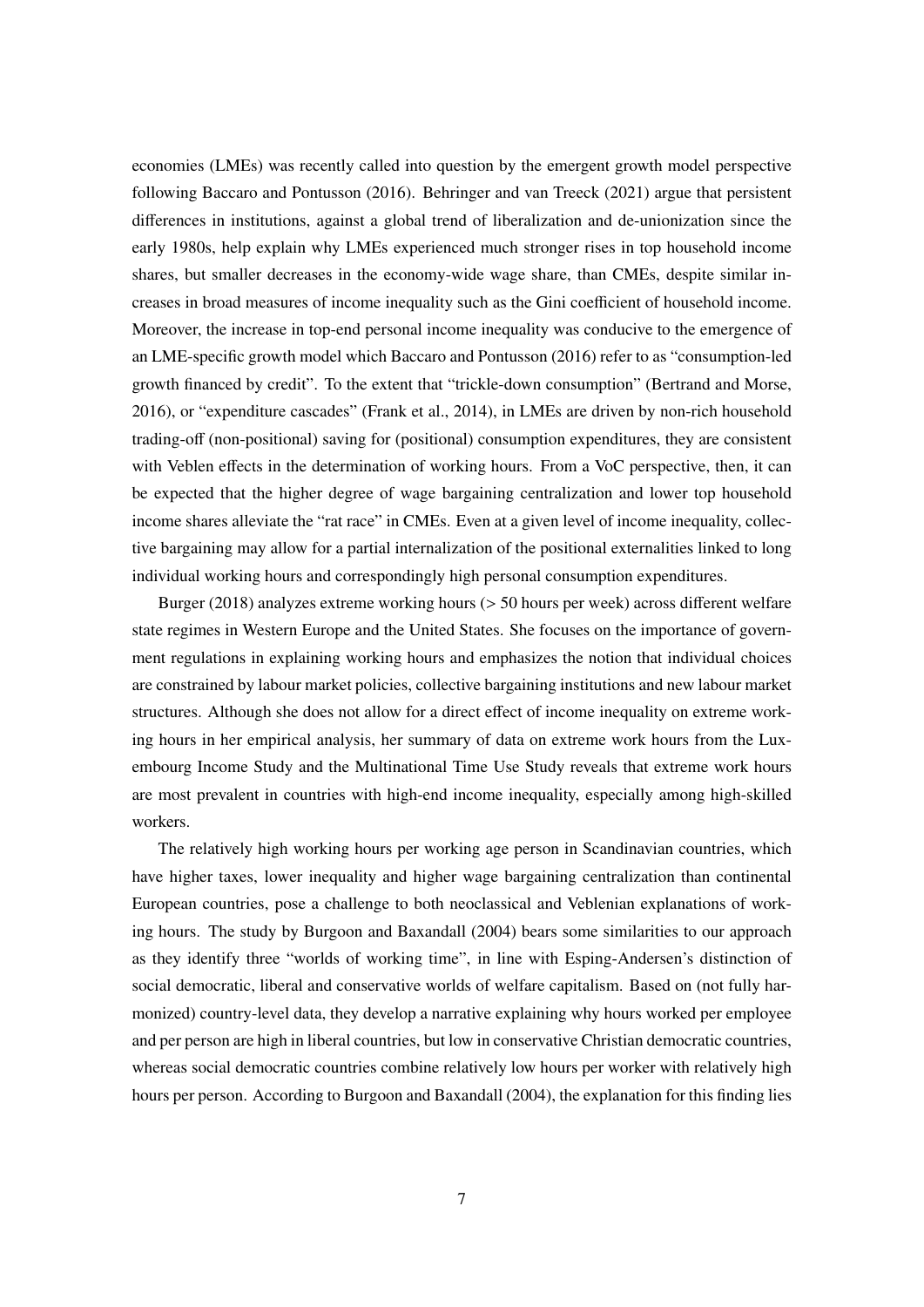primarily with publicly funded child care services encouraging female labor market participation. If this leads to more women (and men) working part-time, higher public child care expenditures will lead to higher hours per person, but lower hours per worker.

However, understanding the causal impact of family policies on gender outcomes including working hours is a very difficult task (Olivetti and Petrongolo, 2017). For instance, Ragan (2013) argues on the basis of a household production model that government subsidies of services like daycare that substitute for home work are quantitatively important for explaining longer market work hours and shorter home work hours in Scandinavia compared with continental Europe, despite higher labor taxes in the Scandinavian countries (see also Rogerson, 2007). Kleven et al. (2020), by contrast, argue that family policies have essentially no effect on gender inequality in the labor market. A first challenge for empirical studies of family policies is the complexity and limited cross-country comparability of family legislation. Clearly, country-level comparisons can only look at rather broad spending categories (e.g. cash versus in-kind social benefits). A second challenge is determining cause-and-effect relationships. For example, more egalitarian gender norms may induce both various family policies and higher female labor force participation. An empirical approach that attributes the entire increase in women's working hours to family policies will overstate their impact. In their careful review of the literature, Olivetti and Petrongolo (2017) conclude that the policies with the strongest evidence for reducing gender disparities seem to be early childhood spending and in-work benefits. In other words, in-kind benefits, such as high-quality child care, that make it easier to be a working mother may matter more than the cash payments that new parents receive while out of the labor force.

### 3 Stylized facts

Data. Until recently, a notorious problem in comparative analyses of working hours was the lack of harmonized data on hours worked across countries (Pilat, 2003). National Labor Force Surveys differ with respect to the sampling of reference weeks over the year, as hours worked exhibit a strong degree of (country-specific) seasonality, and tend to underestimate vacation days (Bick et al., 2019). Hence, strictly speaking, national Labor Force Survey data and cross-country databases such as OECD Employment Outlook should be used only for analyzing the evolution of working hours over time, and not for cross-country comparisons (OECD, 2022). The Total Economy Database published by the Conference Board, which we used for the long time series on working hours shown in Figure 2 above, makes an attempt at harmonizing the OECD data which remains, however, rather incomplete (see Bick et al., 2019). However, an important contribution to the literature was made by Bick et al. (2019) who produced harmonized estimates of hours worked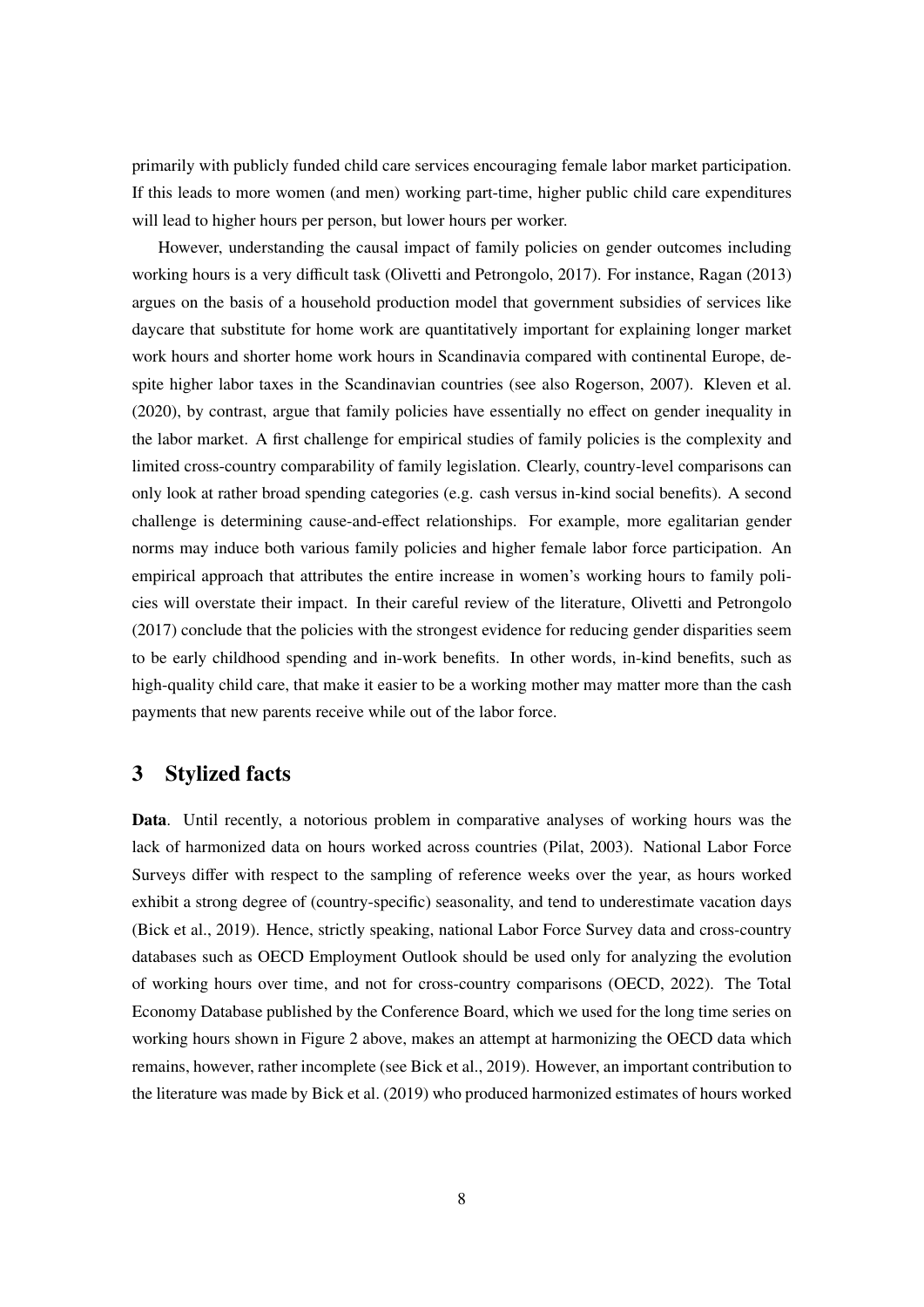for European countries and the United States derived from national Labor Force Surveys for the period 1983-2015. All data on country-level working hours discussed in this Section and used in the econometric analysis are based on an updated version of the database presented by Bick et al. (2019). In addition, we use information on weekly work hours along the within-country wage distribution from Bick et al. (2018).

Data on labor market institutions are taken from the Database on Institutional Characteristics of Trade Unions, Wage Setting, State Intervention and Social Pacts (ICTWSS). All macroeconomic data, including government social transfers, is based on OECD Statistics. Labor income tax rates are taken from an updated version of the database constructed by McDaniel (2007). Data on income inequality are taken from the World Inequality Database (WID) for the top household income shares, and from the Standardized World Income Inequality Database (SWIID) for the Gini coefficient of household disposable income. A detailed description of all variable definitions and sources of the data presented in this Section and used in the estimations is provided in Table A2 in the Appendix.

Hours worked and income inequality. Figure 3 a-d shows time averages of average annual work hours per worker (per working age person) against time averages of the Gini coefficient of household disposable income and pre-tax top household income shares, respectively, for the period 1983-2019. While the linear relationship between hours worked per worker with income inequality across social democratic (low levels of inequality), conservative (medium levels of inequality) and liberal economies (high levels of inequality) is consistent with Veblen effects, the U-shape relationship between hours worked per working age person and inequality seems to confirm the literature's view that "Scandinavia is different".

In Figure 3 e and f, we can see that the slope of the hours-wage relationship within countries is steeper at higher levels of wage inequality in our sample of 18 countries. Specifically, in the United States, which is the largest country representing the liberal world of welfare capitalism, the wage-hours schedule follows a steep concave shape, as hours worked increase continuously from about 27 hours per week in the lowest wage decile to 38 hours in the highest wage decile. In Germany, the classic example of a conservative welfare state, hours worked per week are roughly constant for the first through fifth wage decile at about 33 hours, before increasing in the upper half of the wage distribution to reach an average of about 35 hours in the highest decile. In Sweden, the largest social democratic country, average hours worked are essentially the same for all income deciles, fluctuating around 30 hours per week.

Hours worked by gender and education. Figures 4 and 5 show average hours worked per worker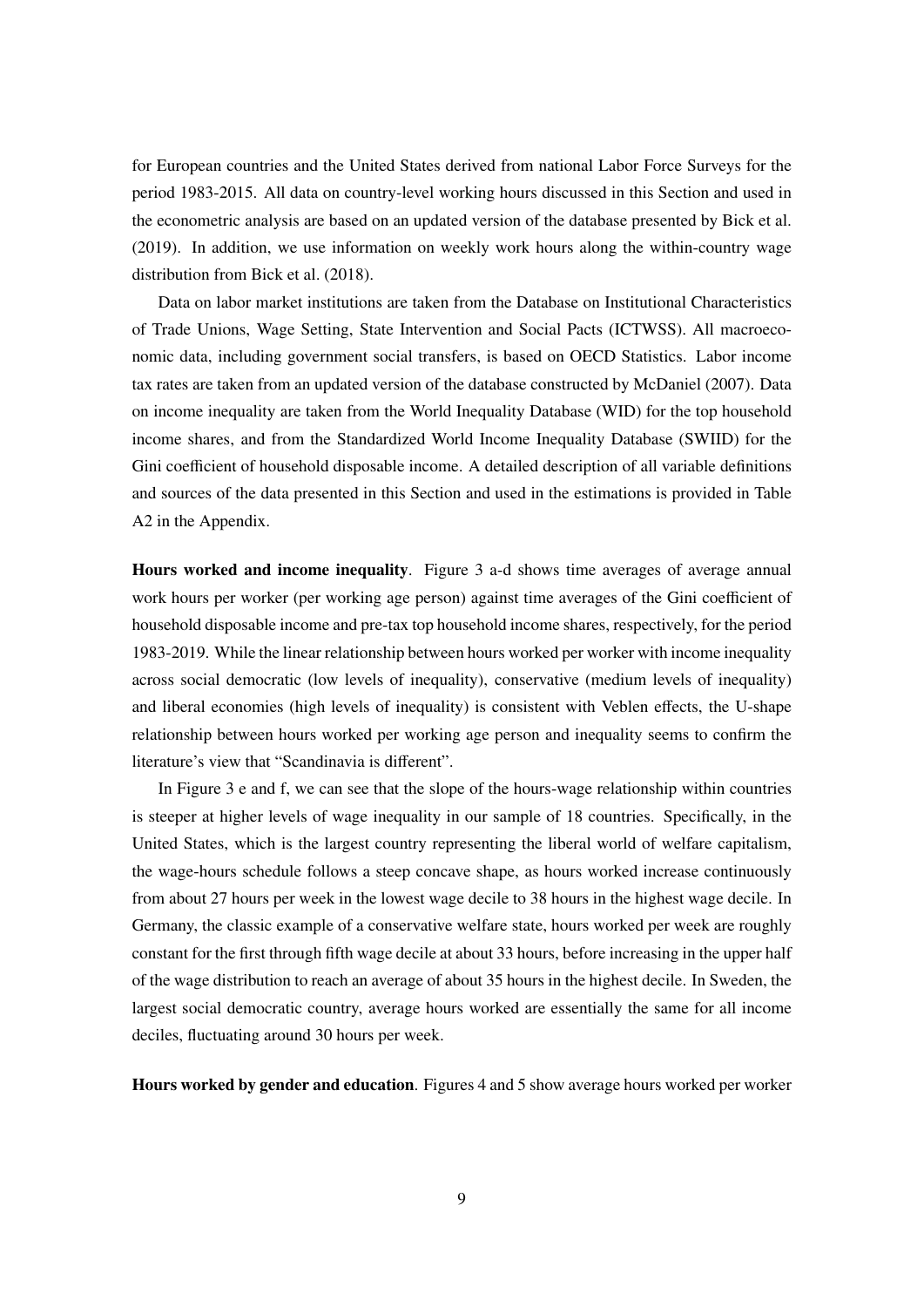and per working age person for the United States in comparison with unweighted averages for the conservative and social democratic countries in our sample. Hours worked per worker (per working age person) in the United States were markedly above the European average already in the early 1980s and have further diverged from it especially until the early 2000s. Average work hours of male and female workers in the United States have increased during the 1980s and 1990s, and leveled off in the early 2000s, before dropping abruptly in the Great Recession and recovering since (Figure 4).

Average hours per worker in Europe have decreased during the 1980s and 1990s, before leveling off in the 2000s. Average hours per working age person have been more stable in the 1980s and 1990s, but started increasing in the conservative countries in the early 2000s. Hours worked per worker (per working age person) in the conservative countries have converged from above (below) to the relatively stable level of hours worked per worker (per working age person) in the social democratic countries. The main force for convergence between the conservative and the social democratic group has been the strongly rising female employment-to-population ratio in the conservative countries throughout the sample period, which has led to a strong increase in hours worked per working age woman, despite a simultaneous fall in hours worked per female worker (until the early 2000s) (Figure 4 e and f).

Note that the overall evolution of working hours in the United States and Europe is matched by the evolution of top-end income inequality (Figure 2 c). Top household income shares in the United States increased most strongly from the early 1980s until the mid-2000s (when working hours increased), and in Europe remained roughly constant during the 1980s (when working hours decreased or remained roughly constant) and started increasing in the mid-1990s or early 2000s (when working hours stopped decreasing or increased).

As can be seen in Figure 5, average work hours per worker increase with the level of education in the United States, but they are more homogenous across education levels in the European countries. Since employment-to-population ratios have fallen in the United States during the 2000s, average hours worked per working age person at medium and low levels of education in the United States have come close to the levels observed in the social democratic countries during the 2010s. However, average hours worked per working age person with high levels of education have been persistently higher in the United States than in Europe.

Labor market and welfare state institutions. The strong positive relationship between hours worked and the Gini coefficient of household disposable income (Figure 3 a) suggests that hours worked are related both to pre-tax income inequality (Figure 3 b) and government redistribution through welfare state institutions. Moreover, labor market institutions likely affect both broad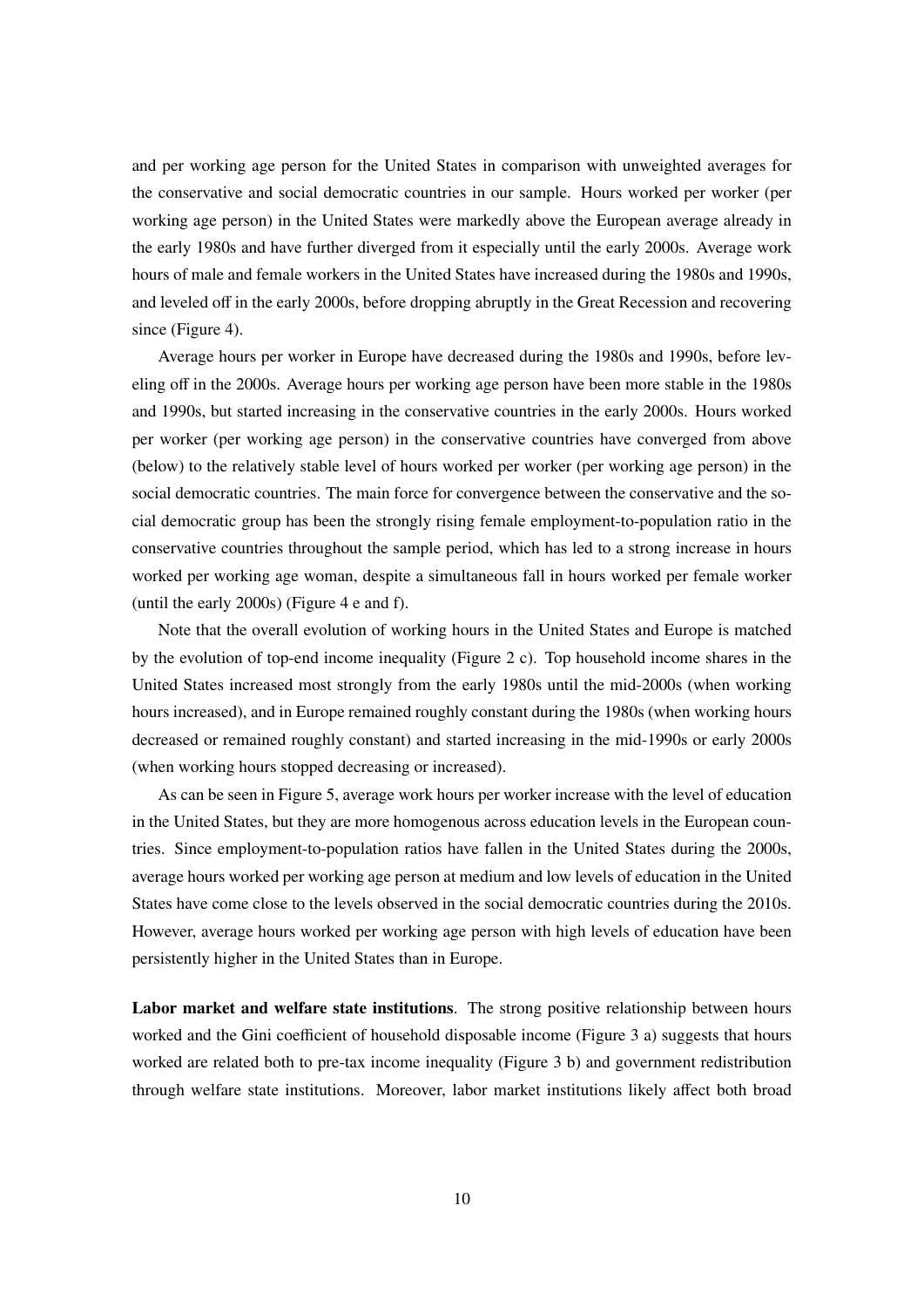measures of income distribution and working hours.

Figure 6 shows different measures reflecting different labor market and welfare state arrangements across countries. Wage bargaining is most centralized in the social democratic countries, and more centralized in the conservative countries than in the United States (Figure 6 a).

Whereas government social cash transfers to households are roughly similar, as a percentage of GDP, across the three country groups, social transfers in kind are substantially higher, as a percentage of GDP, in the European countries than in the United States (Figure 6 b). Total government transfers are roughly similar in conservative and social democratic countries, but whereas cash transfers dominate in the former, in-kind transfers are higher in the latter group of countries.

Figures 6 c and d zoom in on different sub-categories of (public and private) social expenditures, revealing further persistent institutional cross-country differences, as well as some important evolutions over time. The tertiary education system relies much more strongly on private expenditures in the United States (about 60 percent of combined public and private spending) than in the conservative countries (roughly 20 percent) and the social democratic countries (roughly 10 percent) (Figure 6 c).

Government expenditure on early childhood education and child care as a percentage of GDP has been substantially higher in the social democratic countries than in the conservative countries and the United States throughout the sample period (Figure 6 d). However, since the early 1990s that gap has narrowed somewhat as governments progressively introduced early childhood education and child care programs in the conservative countries. In the United States, such spending is more limited and geared towards cash benefits (income tax credits) rather than the in-kind benefits (government-sponsored daycare centers and pre-schools) prevalent in most European countries. Although no attempt will be made in our empirical analysis to explain female labor force participation, we show public expenditures on early childhood education here because they are correlated with a number of other variables reflecting family policies, which together are correlated with both gender norms and female labor force participation (Fabrizio et al., 2020). Apparently, it is primarily the relatively long working hours of women and greater gender equality in working hours that explain the relatively long working hours per person despite relatively short working hours per employee in the Scandinavian countries.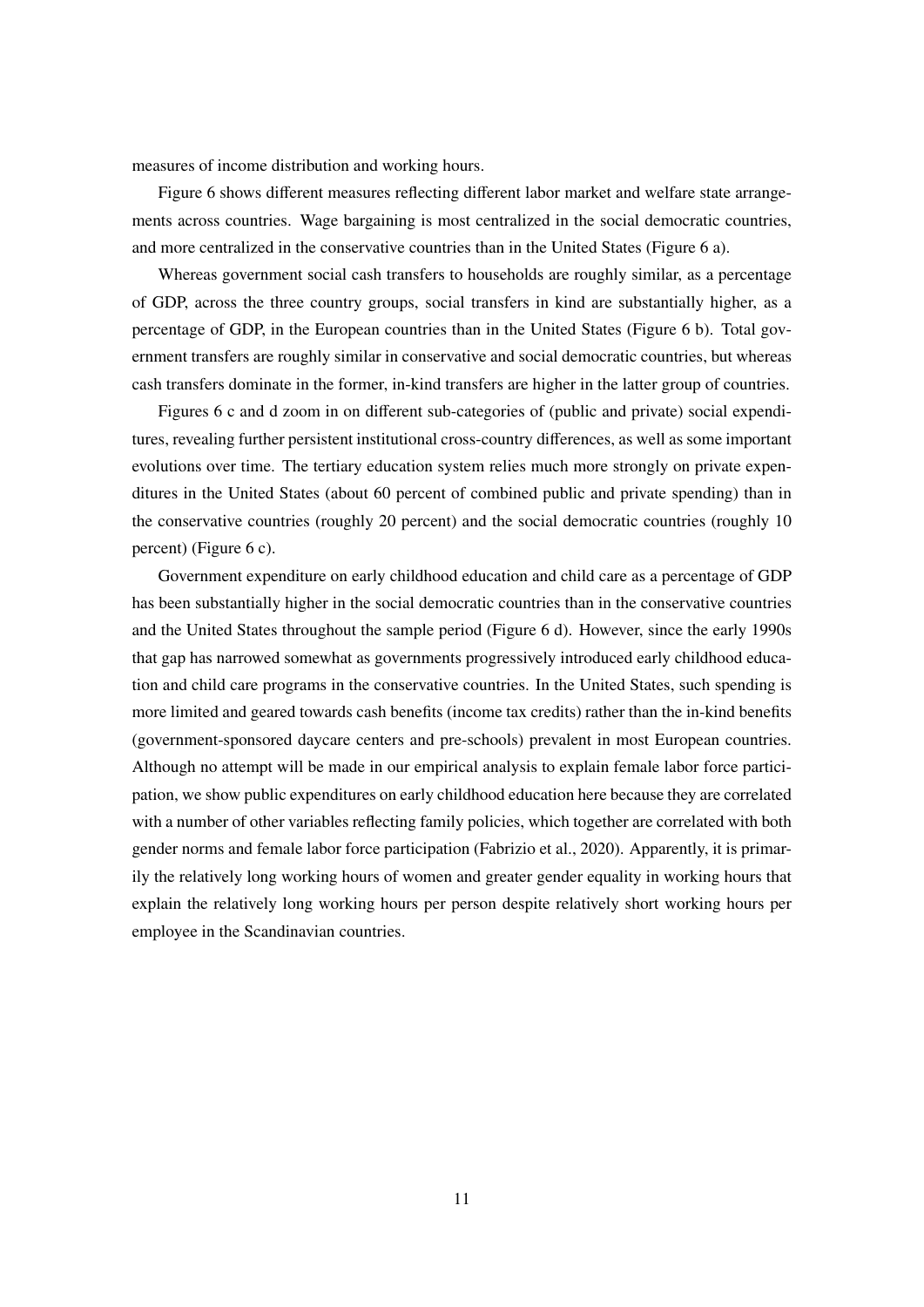### 4 Estimation analysis

#### 4.1 Estimation strategy

To gain deeper insight into the relevance of the rat race hypothesis, we conduct a macroeconomic panel data analysis for a sample of 18 advanced economies over the period 1983-2019.<sup>3</sup> Our approach is similar to Bowles and Park (2005) and Oh et al. (2012) who estimate labor supply models using panel data for ten countries and annual observations for the periods 1963-1998 and 1967-1995, respectively. In addition to covering a larger number of countries for a more recent period, our analysis has the advantage of using internationally comparable working time data, allowing us to more fully exploit the cross-country variation in average hours worked.

We estimate a baseline model, focusing on top-end income inequality as an explanatory factor for average working hours, and an extended model, additionally including a number of institutional variables. In a first step, we estimate the following model (Equation 1):

$$
H_{i,t} = \beta_0 + X_{i,t-1} \Gamma + \beta_1 T I S_{i,t-1} + u_{i,t}
$$
 (1)

where  $H_{i,t}$  is the natural logarithm of hours worked per worker in country i at time t.  $X_{i,t-1}$  is a set of explanatory variables that are expected to be related to hours worked. *T IS <sup>i</sup>*,*t*−<sup>1</sup> is the top 1 percent household income share. The explanatory variables are lagged by one period to address concerns on the possible feedback from changes in hours worked on the explanatory variables.  $u_{i,t} = \mu_i + \delta_t + \varepsilon_{i,t}$  is a composite error term, which in some specifications includes country fixed effects,  $\mu_i$ , and time fixed effects,  $\delta_t$ , in addition to an error term,  $\varepsilon_{i,t}$ . Whether fixed effects should be included in the estimates for working hours is controversial (see, e.g., the discussion by Rogerson in Alesina et al., 2005). Bowles and Park (2005) argue that year fixed effects may capture the possible influences of changes in preferences (or other determinants of work hours) possibly reflecting the diffusion "post materialist values." However, the implicit assumption here would be that in each period, working hours are equally affected in all countries by such changes in preferences or values (or by some other unnamed factors). Similarly, country fixed effects may be included to take account of persistent cultural and institutional differences and other countryspecific unobserved influences on working hours. All models are estimated using GLS with a panel-wide AR(1) correction to deal with autocorrelation.

We expect  $\beta_1 > 0$  in the presence of Veblen effects. Given that the top 1 percent of the income

<sup>&</sup>lt;sup>3</sup>The following countries are included in the sample: Belgium, Czech Republic, Denmark, France, Germany, Greece, Hungary, Ireland, Italy, Netherlands, Norway, Poland, Portugal, Spain, Sweden, Switzerland, United Kingdom, and the United States.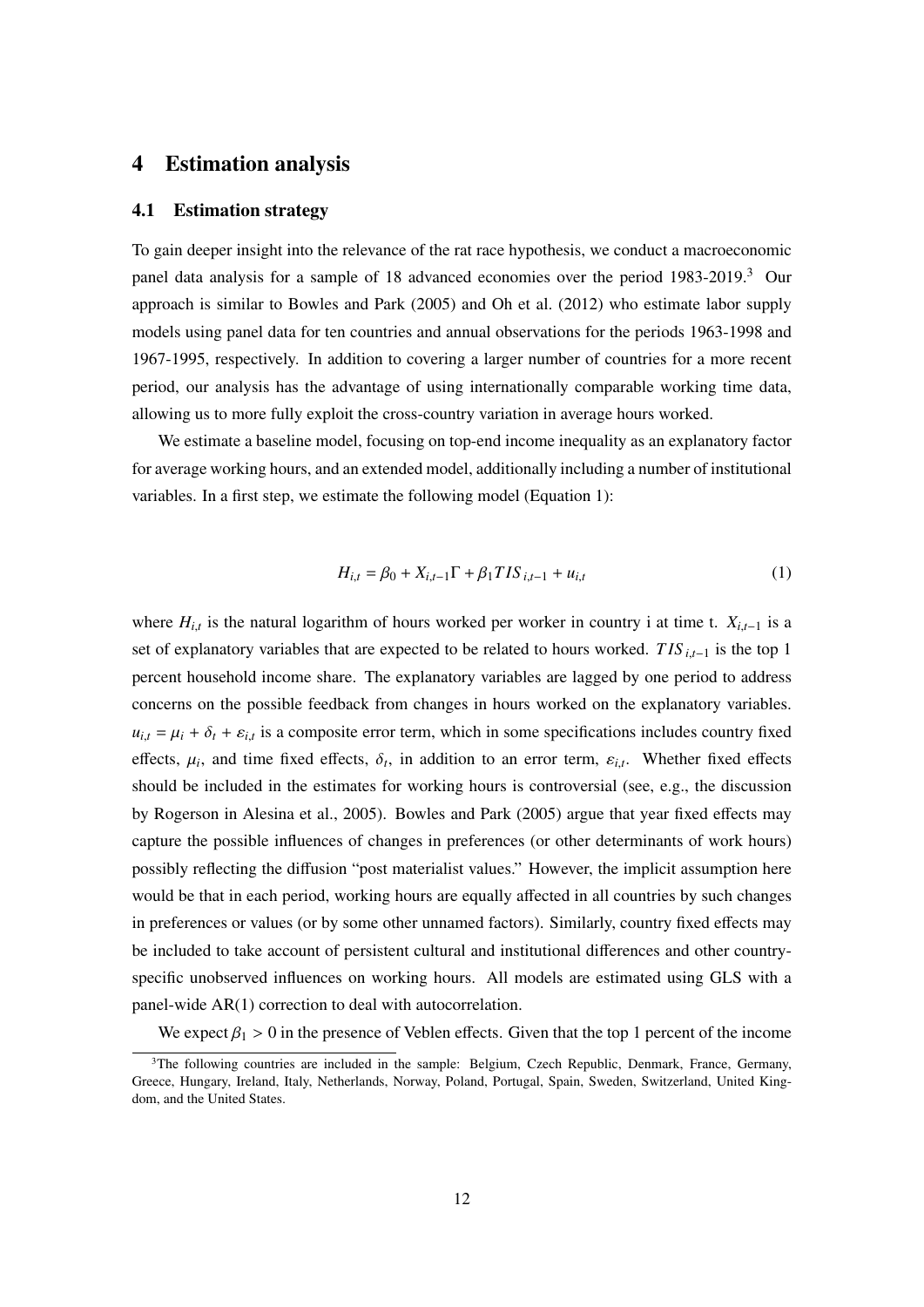distribution are practically absent in national Labor Force Surveys, from which our dependent variable is derived, we can plausibly assume that the income inequality variable is exogenous to the hours worked variable in our estimations. The other explanatory variables, *<sup>X</sup>i*,*t*−1, include: real GDP per hour worked, which should be negatively related to working hours (if income effects dominate substitution effects in the demand for leisure); real GDP growth, with an expected positive coefficient (capturing short-term business cycle and labor demand fluctuations); union density (with a theoretically ambiguous sign as trade unions may have a general preference for shorter hours, but also for limiting precarious part-time work); the female employment rate (which we treat as an exogenous variable to account for gender norms and is expected to be negatively related with average hours worked per worker); and the labor income tax rate, with an expected negative coefficient (reflecting work disincentive effects). We follow McDaniel (2007) in the calculation of average tax rates on labor income. Even although neoclassical labor supply theory indicates that the relevant tax rate be the marginal tax rate, it is impossible to collect accurate data on marginal effective tax rates across countries. However, the literature suggests that using tax rates as calculated according to different procedures yields similar results, especially when models are estimated with country fixed effects (where estimation coefficients capture the effects of changes in tax rates over time within a country) (see Ohanian et al., 2007).

In a second step, we estimate the following model (Equation 2):

$$
H_{i,t} = \beta_0 + X_{i,t-1} \Gamma + \beta_1 T I S_{i,t-1} + \beta_2 C E N T_{i,t-1} + \beta_3 T K I N D_{i,t-1} + \beta_4 T C A S H_{i,t-1} + \varepsilon_{i,t} \tag{2}
$$

where  $CENT_{i,t-1}$  is a measure of wage bargaining centralization. We may expect  $\beta_2 < 0$ , if centralized bargaining helps internalize the positional externalities which may occur with more decentralized bargaining over work contracts. *T KINDi*,*t*−<sup>1</sup> and *TCAS Hi*,*t*−<sup>1</sup> stand for government transfers in kind and in cash, respectively. A negative sign for  $\beta_3$  and  $\beta_4$  can be expected, because government transfers benefit workers and are a substitute for monetary purchasing power, thus reducing labor supply. In the absence of Veblen effects, workers might value monetary social transfers, which can be spent according to individual preferences, more highly than in-kind transfers. A stronger effect of in-kind transfers can be expected, if such public services as a government-sponsored education system limit the scope of positional spending through private markets.

Note that the extended model is estimated without country fixed effects. Adding country dummy variables to the regressions models would essentially remove the variation stemming from persistent differences in labor market and welfare state institutions across countries. Rather, we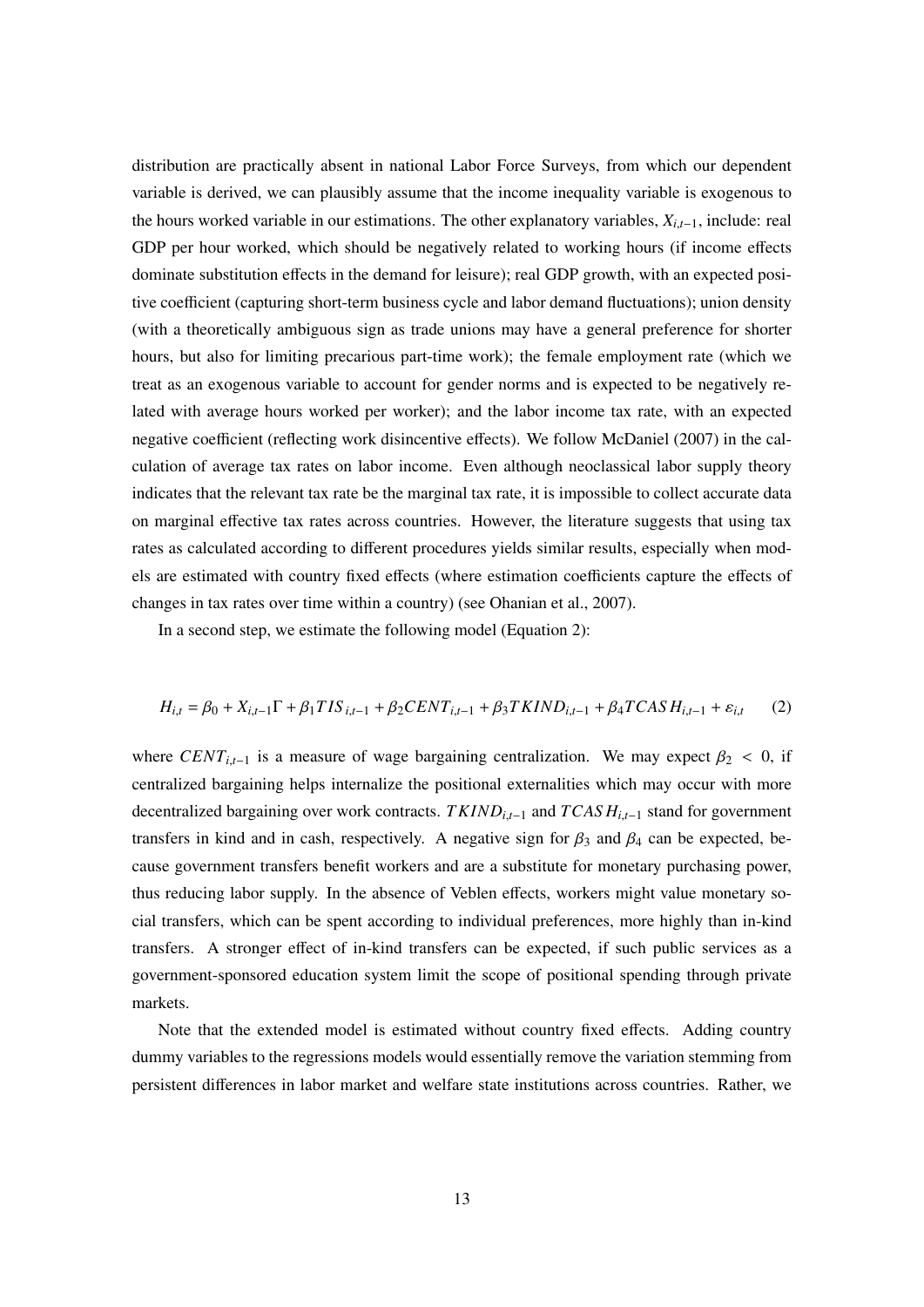expect that the institutional variables in the extended model to a large extent pick up the country fixed effects included in the baseline model.

#### 4.2 Results

Table 1 shows the results of our baseline model, based on Equation 1. In Column 1, we show the results of a specification without fixed effects. Hours worked per worker are regressed on GDP per hour worked, GDP growth, union density, the female employment rate, the labor income tax rate, and the top 1 percent household income share. The estimated coefficients on the right-hand side variables have the expected signs and are statistically significant. A higher level of real GDP per hour worked is associated with shorter working hours, suggesting that income effects are strong, compared with substitution effects. A higher real GDP growth rate raises working hours, in line with business cycle effects. Higher union density is associated with shorter work hours, as is a higher female employment rate, reflecting shorter work hours for female workers compared to male workers (or shorter work hours for men with higher female employment rates). Higher tax rates reduce working hours, while higher top income shares are linked to longer working hours.

The models shown in Columns 2 and 3, respectively, exclude the top income share and the tax rate, leaving all estimated coefficients essentially unchanged. Columns 4-6 of Table 1 report the results of models including country and time fixed effects. While the taxation variable contributes more to the model fit (R-squared, root mean squared error) than the inequality variable in the models without fixed effects (Columns 2 and 3), the estimated coefficient on the labor income tax rate is no longer significantly different from zero in the models including country fixed effects (Columns 4 and 6). A similar finding is reported by Oh et al. (2012). The estimated coefficient on the top income share is considerably smaller than in the models without country fixed effects, but it remains highly significant. The estimated effect of top-end income inequality is similar to that reported by Oh et al. (2012) and large in economic magnitude. For example, according to the fixed effects model in Column 4, an increase in the top 1 percent income share by 10 percentage points increases average working hours by 1.7 percent.

We conduct a number of robustness checks, as reported in Table A1 in the Appendix. The results are robust to using the top 5 percent household income share instead of the top 1 percent household income share (Columns 1 and 2 in Table A1). When we exclude the formerly communist countries (Czech Republic, Hungary, Poland) which are characterized by comparatively low levels of top-end income inequality and long working hours, the estimated coefficient on the top 1 percent household income share increases from 0.298 to 0.370 in the model without fixed effects, and from 0.132 to 0.208 in the model with country and time fixed effects (Columns 3 and 4 in Table A1). Estimating models including hours worked per working age person instead of hours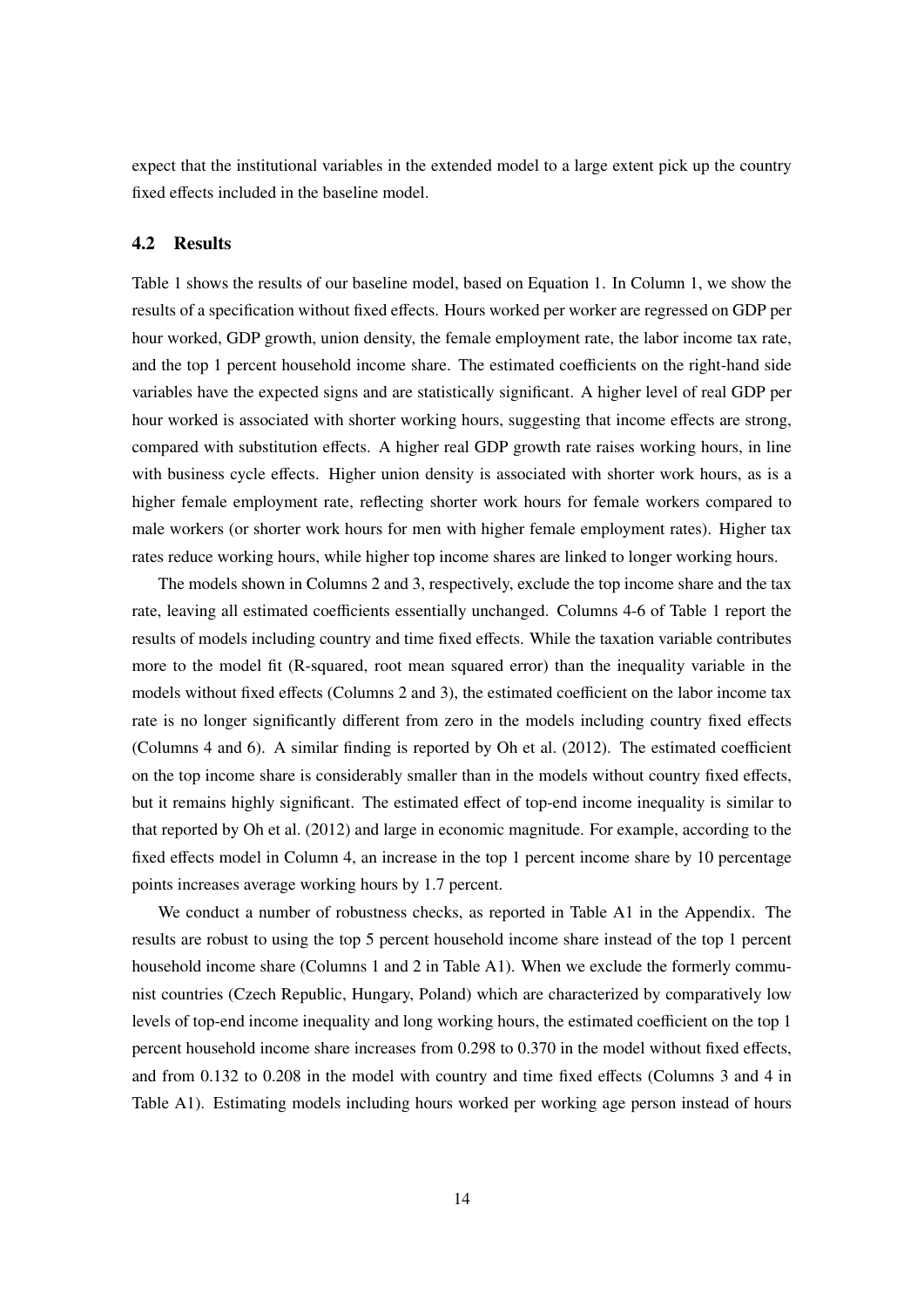worked per worker produces qualitatively very similar results, as reported in Table A1 (Columns 5 and 6).

In Table 2, we show results for a series of extended estimation models where hours worked per worker again are the dependent variable and measures of wage bargaining centralization and social expenditures are added to the baseline model as right-hand-side variables. The models presented in Table 2 are estimated without fixed effects, because adding country dummy variables to the regression models would essentially remove the variation stemming from persistent differences in labor market and welfare institutions across countries.<sup>4</sup> Rather, the institutional variables correlate strongly with the coefficients on the country dummy variables in the models from Columns 4 and 6 in Table 1, so that the institutional variables in the extended models largely account for the country fixed effects in the baseline specification from Table 1.<sup>5</sup> As Table 2 shows, hours worked are negatively related to wage bargaining centralization (Column 1) and social in-kind transfers (Columns 4 and 5), but unrelated to social monetary transfers (Columns 3 and 5). In the model including all those institutional variables, the coefficient on the top 1 percent household income share is very similar in size as in the models including country fixed effects from Table 1 (Columns 4 and 6).

Table 3 shows results for estimation models in which hours worked by workers with different levels of education (low: less than high school degree, medium: high school degree, high: college degree) were used as the dependent variable.<sup>6</sup> We also included private spending on tertiary education (in percent of GDP and in percent of private and government spending on tertiary education) as a right-hand-side variable in the regression models, to account for the extent to which the tertiary education system is financed through private markets as opposed to public financing. While the top 1 percent household income share is significantly and positively related to hours worked per worker of all education levels, higher private education spending is significantly associated with longer working hours only for workers with a higher level of education. Further heterogeneity is present with respect to the negative effects of taxation and female employment on average work hours (both effects are stronger for workers with low education). The differential effects of the education variables on working hours (increasing in the level of education) are even stronger when we use hours per working age person, instead of hours per worker, as the dependent

<sup>&</sup>lt;sup>4</sup>The results reported in Table 2 are robust to including time fixed effects.

<sup>5</sup>This is consistent with the rather different estimated coefficient on union density in models without fixed effects (negative significant) and including fixed effects (positive insignificant), suggesting that the country fixed effects may be capturing some of the institutional differences associated with the degree of unionization. Notice also that union density is insignificant in most models shown in Table 2, where persistent cross-country institutional differences are captured by the centralization of wage bargaining and social transfers variables.

<sup>&</sup>lt;sup>6</sup>Note that data availability for education expenditure is rather limited for a number of countries. Switzerland is not included in these estimations, due to lack of data.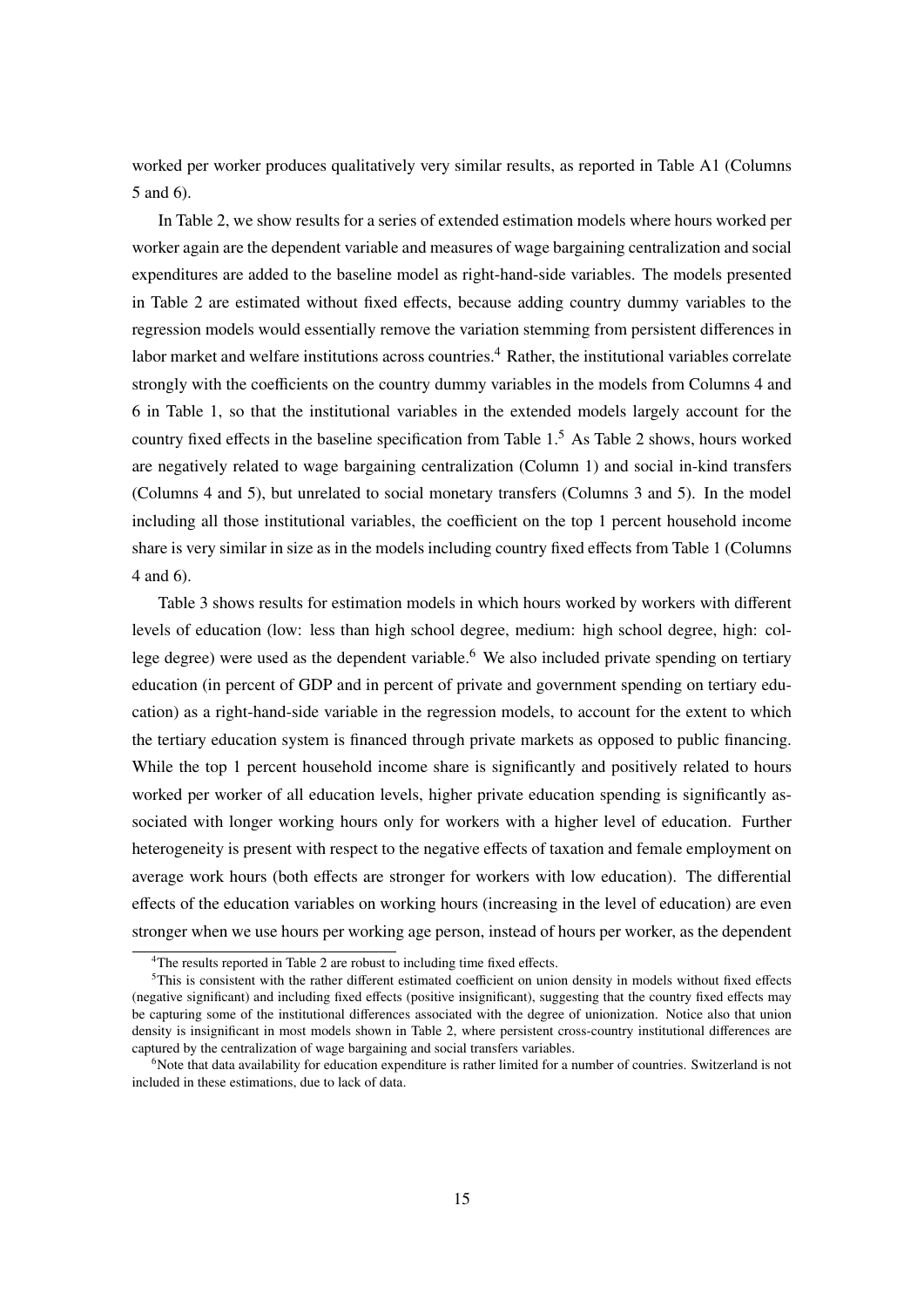variable.<sup>7</sup>

#### 4.3 Discussion

Taken together, the empirical analysis is consistent with the hypothesis that Veblen effects are a relevant factor in explaining differences in working hours across countries as well as their evolution through time. In particular, our analysis suggests an alternative to the tax-based explanation of the hours worked gap between the United States and the European countries in the tradition of Prescott (2004). While labor taxes, which are higher in Europe than in the United States, are negatively related to hours worked in the models without country fixed effects, top household income shares, which are lower in Europe than in the United States, are positively related to hours worked, and this latter relationship unlike the former is robust to the inclusion of country fixed effects.

Taking Veblen effects into account could provide an answer to two related puzzles that have so far remained unanswered in the literature: Why does the overall negative correlation between national productivity levels and working hours observed in a broad cross-country comparison not hold for the richest countries? And why has the correlation between individual wages and individual working hours, which was negative until the 1970s, weakened or even turned positive since the 1980s? Bick et al. (2018) document these striking exceptions to the overall negative productivityworking hours relationship. They speculate that the positive relationship between hours worked and wages and between education and hours worked in the rich countries, which contrasts with a negative or flat relationship in poor countries, could be explained by the larger size of the welfare state in rich countries. More generous welfare states in rich countries might create disincentives for workers to participate in the labor market or work long hours. However, this hypothesis cannot explain why the hours-wage relationship has turned from flat or negative to positive over time in the United States, and why the hours-wage relationship varies so much across rich countries (Figure 3 e and f). Clearly, it can be expected that Veblen effects stemming from a rising top 1 percent household income share are most prevalent among workers with relatively high wages immediately below the top of the distribution, who can still realistically compete with top income households for status. In contrast, for households further down in the wage distribution, "keeping up with the rich" has become more remote to the extent that top-end income inequality has increased. Moreover, the stronger negative correlation between in-kind benefits and hours worked than between cash benefits and hours worked supports the plausibility of Veblen effects. While cash benefits combined with, say, a fully private education system, would do little to mitigate the rat race, the decommodification of education through a public education system reduces the

 $7$ These results are not shown but are available from the authors upon request.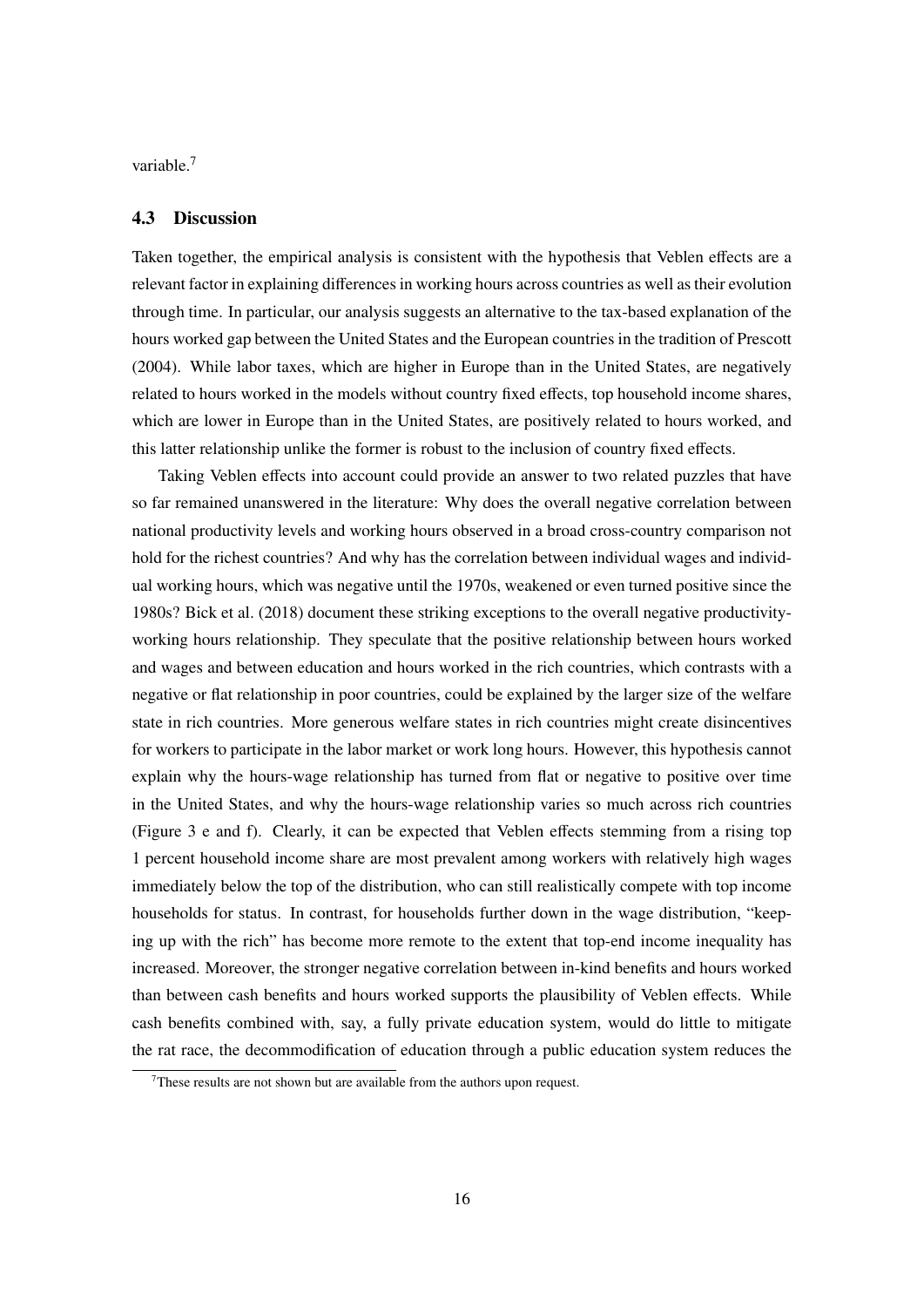scope for positional expenditures more directly. It stands to reason that parents with high educational attainment and high income compete financially for good private schools, but parents with lower educational attainment and low income have no perspective of paying for private schools anyway. As Burger  $(2018)$  reports, the prevalence of extreme work hours ( $> 50$  hours per week) has increased most strongly among high-skilled workers across rich countries. This is consistent with our finding that private education spending is correlated with the hours worked by workers with high educational attainment, but not with the hours worked by workers with low educational attainment. In line with this hypothesis, Cai and Heathcote (2022) find that observed increases in income inequality in United States can explain more than half of the observed rise in average net tuition since 1990 and that rising income inequality has also depressed college attendance. Our findings are also consistent with the notion that workers compete for the best-paid jobs in tournament-style labor markets and that this competition includes a commitment to work long hours, as suggested by Bell and Freeman (2001). However, winner-take-all labor market alone cannot explain the differential effects of in-kind and cash social transfers.

Although this is plausible, the question remains whether our results can be interpreted causally as evidence of Veblen effects explaining working hours. Alesina et al. (2005) also report a negative correlation between a broad measure of inequality (the Gini coefficient of household disposable income) and working hours across countries, but argue that the causality may also go from working hours to income inequality, if longer hours are associated with more variance of working time across families (see also Checchi et al., 2016). However, our use of the top 1 percent income share is plausibly immune to reverse causality, as the top 1 percent income group of households, based on tax returns data, are hardly represented in the Labor Force Surveys which are the source of the hours worked data. Alesina et al. (2005) also argue that strong unions, extensive welfare coverage, and high taxation are all factors that also reduce inequality so that the negative correlation between income inequality and hours worked actually may be driven by those factors rather than income inequality per se. Disentangling the individual contributions of the different explanatory variables to the variance of hours worked should indeed be viewed with some caution. Yet, our regression analysis shows that income inequality remains a significant explanatory factor even when controlling for union density, wage bargaining centralization, and social transfers.

We should note a few limitations inherent in the data used in the empirical analysis. Firstly, our treatment of labor income taxation is limited by data availability, and hence we may understate the importance of taxes in determining variations in working hours across countries and over time. This is especially true with regard to differences in taxation of married couples (joint versus separate taxation). In the absence of appropriate data on marginal tax rates for demographic subgroups (and acknowledging the difficulty of measuring, let alone explaining, the effects of family policies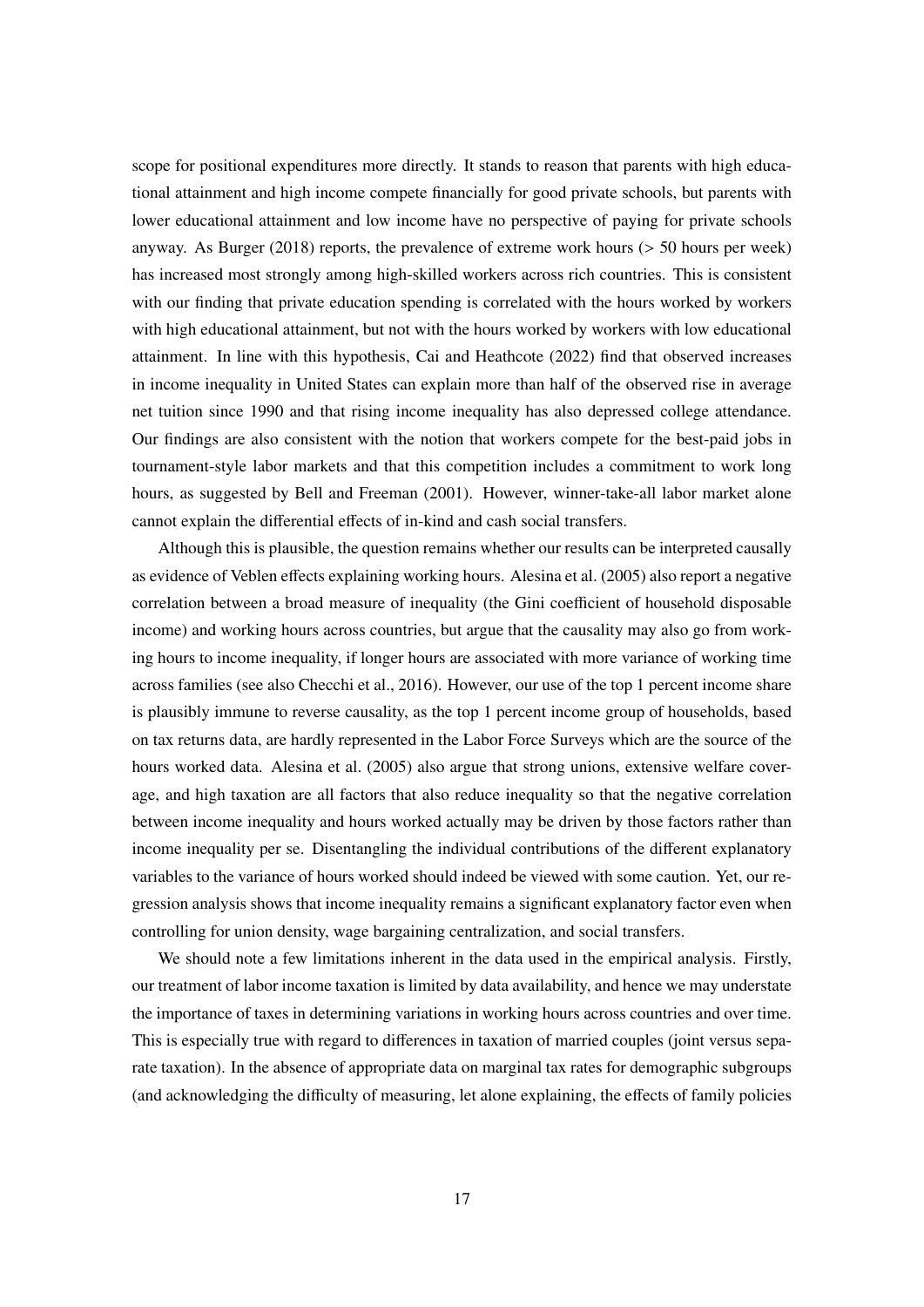on hours worked by women), we treat the female employment rate as an exogenous variable. Bick and Fuchs-Schündeln (2018) highlight the importance of marginal income tax rates for explaining cross-country differences in hours worked for married women. However, from a macroeconomic perspective, tax incentives for married women are unlikely to explain broad labor supply patterns.<sup>8</sup>

Secondly, although education can be interpreted as a rough proxy for lifetime (or permanent) income, the education categories for which information on working hours are available are rather broad. This is problematic as the education-income nexus varies across countries. For example, vocational education is more widespread in CMEs, even among higher wage earners, which tends to make education a less positional good (Di Stasio et al., 2016). By contrast, higher education is more widespread in LMEs across much of the income distribution, but with strong fragmentation between elite and non-elite universities. As emphasized in the classic work by Hirsch (1976), the overall rise of the average level of education may shift the focus of the "competition for credentials" away from the quantity of education (formal education level) towards its quality (perceived reputability of the degree-awarding institution). It would therefore be instructive to conduct sub-sample analyses for hours worked by wage group and more specific education categories. However, such granular information are not available in sufficient quality for a macro panel data analysis.

Thirdly, the dataset for hours worked only covers paid work (as well as unpaid work in businesses), but it does not cover home-produced services, such as child care and other parenting activities, which are notoriously hard to measure but potentially important in understanding Veblen effects. For instance, as Doepke et al. (2019) show, the intensity of parenting styles correlates positively with income inequality. While the higher working hours of workers with high levels of education in countries with a high degree of income inequality likely is linked to positional spending on private schooling by ambitious parents, there is also evidence that more educated parents spend more time with their children. Ramey and Ramey (2010) discuss the puzzling finding that highly educated parents in the United States increased the amount of time they allocated to child care at the same time that their own market returns have skyrocketed since the 1980s. They argue that since college-educated parents have a comparative advantage in college preparation, rivalry leads them to increase preparation time by a greater amount than less-educated parents. Consistent with Veblen effects, this literature suggests that highly educated workers in particular have an incentive to both work longer hours and engage in more time-consuming college preparation for their children in a context of high top-end income inequality. Similarly, analyzing the evolu-

<sup>&</sup>lt;sup>8</sup>For example, the differences between the yearly hours worked per male and female workers are of similar magnitude in the United Kingdom and in Germany (about 400 hours in both countries), despite very different income tax codes (joint taxation in Germany, separate taxation in the United Kingdom).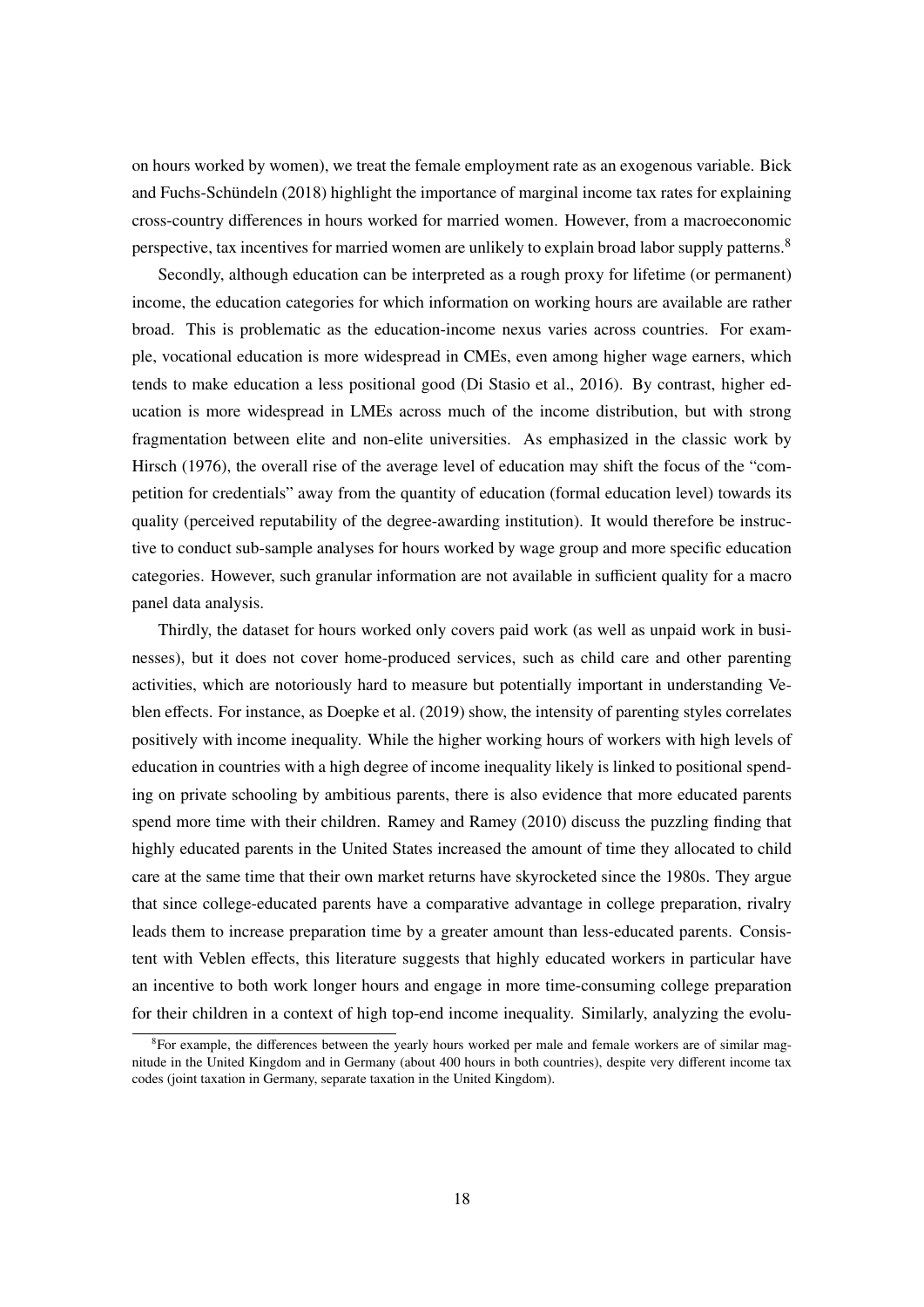tion and distribution of leisure in the United States based on time use surveys, Aguiar and Hurst (2007) find that the increase in leisure (excluding child care) between 1965 and 1985 was similar for individuals of different educational attainment. Post 1985, on the other hand, less educated adults experienced significantly larger gains in leisure compared to those with a college education or more. Again, this finding matches well with the evolution of top-end income inequality and is consistent with the argument developed in this paper. In the absence of comprehensive data on time use, however, the question of how Veblen effects affect total leisure time (excluding time spent on paid work and time spent working on home-produced services) across different demographic groups in different countries remains open.

### 5 Conclusion

In this paper, we discussed the importance of income inequality and social status comparisons (Veblen effects) for understanding why working hours in the rich world have not decreased more strongly and continue to vary substantially across countries since the early 1980s. The slowdown, or even reversal in some countries during some periods, of the decreasing trend in average working hours in the rich countries since the Second World War is puzzling, against the well documented negative productivity-working hours relationship in United States (pre-1980) time series data and in broad cross-section comparisons of rich and poor countries. Veblen effects may contribute to explaining both the persistence of long working hours despite continuous productivity growth in the rich world in the past four decades or so, as well as the cross-country differences in hours worked in different varieties of capitalism, or worlds of welfare capitalism.

The results of our macro panel data analysis are consistent with the hypothesis that high levels of top-end income inequality, decentralized labor relations, and limited government provision of education and other in-kind services contribute to a rat race of long hours. Thus, Veblen effects may explain why the "age of leisure and of abundance" predicted by Keynes (1930), which may have been within reach in the 1970s, seems to have receded into the distance again with the rise in inequality since the 1980s, first and most clearly in the United States and, with some delay and cushioned by welfare state institutions, also in Europe.

We discussed a number of limitations to our analysis that present challenges for future research, including the relationship between Veblen effects and the impact of labor taxation on hours worked by demographic subgroups, particularly women; a more in-depth examination of the country-specific relationship between wages and hours worked using household data; and a more comprehensive analysis of Veblen effects which includes the domestic production of (educational) services in the context of time-use data.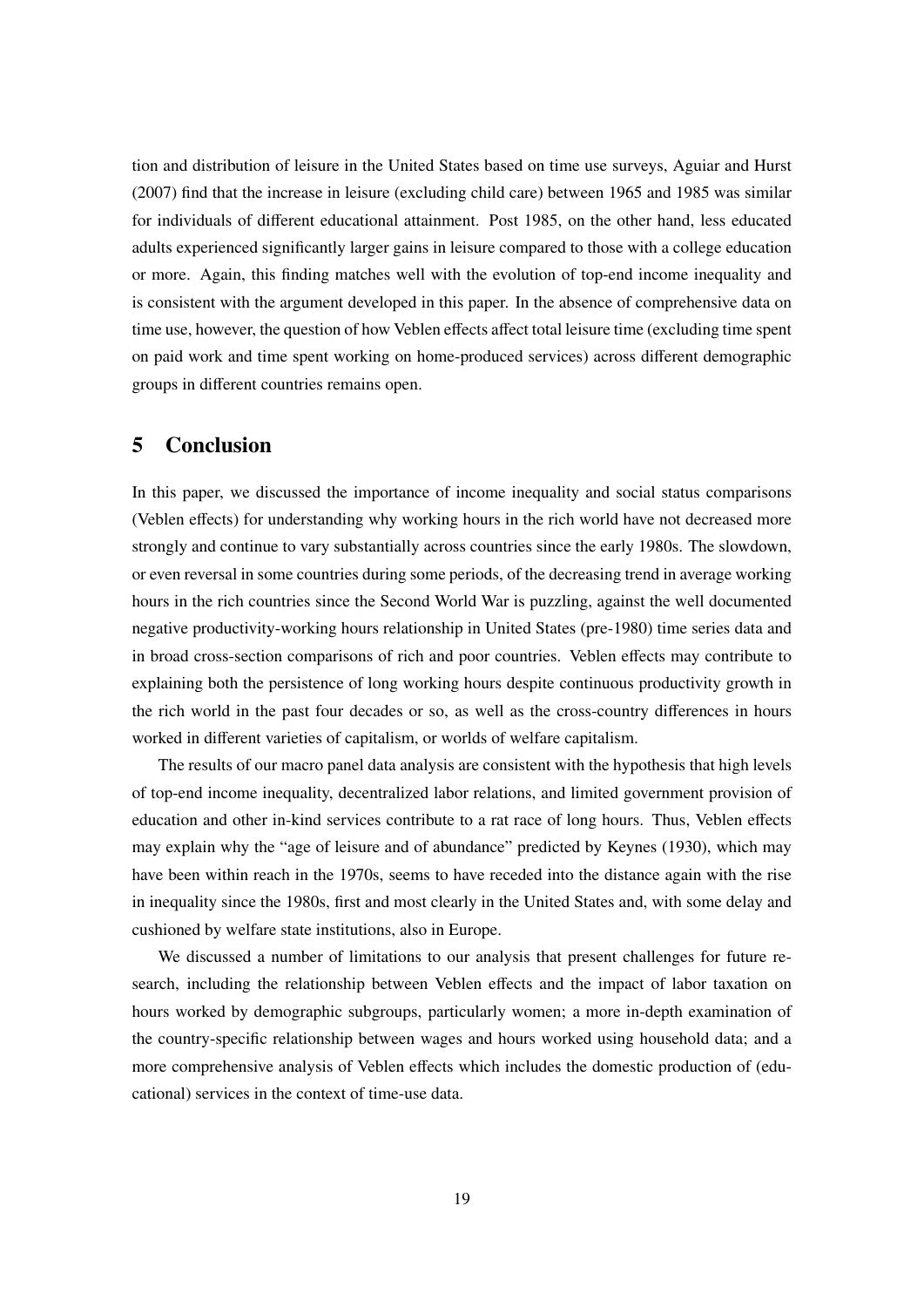# References

- Aguiar, M. and Hurst, E. (2007), 'Measuring trends in leisure: The allocation of time over five decades', *The Quarterly Journal of Economics* 122(3), 969–1006.
- Alesina, A., Glaeser, E. L. and Sacerdote, B. (2005), Work and leisure in the U.S. and Europe: Why so different?, Working Paper 11278, National Bureau of Economic Research.
- Baccaro, L. and Pontusson, J. (2016), 'Rethinking comparative political economy', *Politics* & *Society* 44(2), 175–207.
- Behringer, J. and van Treeck, T. (2021), 'Varieties of capitalism and growth regimes: the role of income distribution', *Socio-Economic Review* .
- Bell, L. A. and Freeman, R. (2001), 'The incentive for working hard: explaining hours worked differences in the US and Germany', *Labour Economics* 8(2), 181–202.
- Bertrand, M. and Morse, A. (2016), 'Trickle-down consumption', *The Review of Economics and Statistics* 98(5), 863–879.
- Bick, A., Brüggemann, B. and Fuchs-Schündeln, N. (2019), 'Hours worked in Europe and the United States: New data, new answers', *The Scandinavian Journal of Economics* 121(4), 1381– 1416.
- Bick, A. and Fuchs-Schündeln, N. (2018), 'Taxation and labour supply of married couples across countries: A macroeconomic analysis', *The Review of Economic Studies* 85(3), 1543–1576.
- Bick, A., Fuchs-Schündeln, N. and Lagakos, D. (2018), 'How do hours worked vary with income? cross-country evidence and implications', *American Economic Review* 108(1), 170–199.
- Bowles, S. and Park, Y. (2005), 'Emulation, inequality, and work hours: Was Thorsten Veblen right?', *Economic Journal* 115(507), 397–412.
- Burger, A. S. (2018), 'Extreme work hours in Western Europe and North America: diverging trends since the 1970', *Socio-Economic Review* 18(4), 1065–1087.
- Burgoon, B. and Baxandall, P. (2004), 'Three worlds of working time: The partisan and welfare politics of work hours in industrialized countries', *Politics* & *Society* 32(4), 439–473.
- Cai, Z. and Heathcote, J. (2022), 'College tuition and income inequality', *American Economic Review* 112(1), 81–121.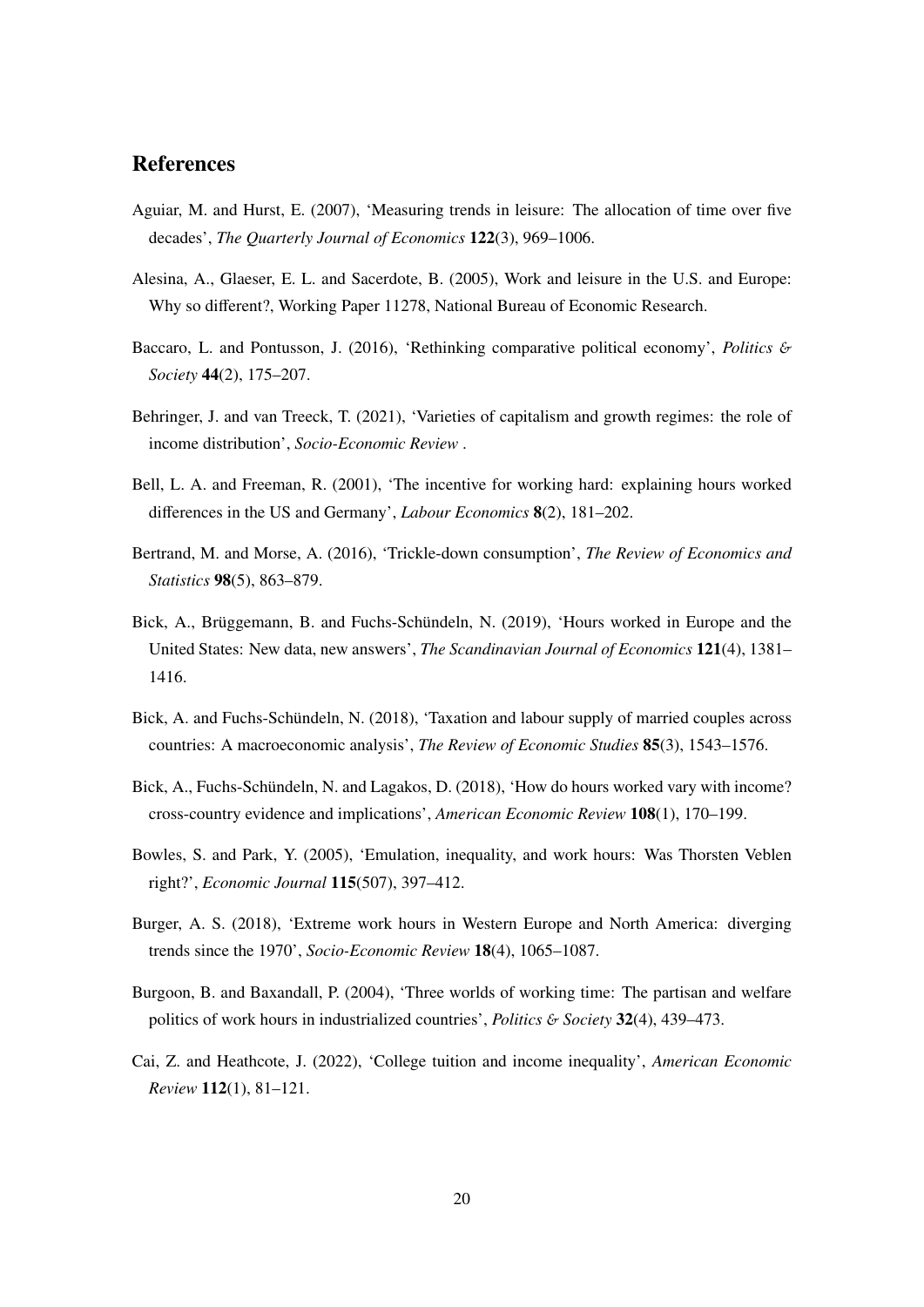- Chakraborty, I., Holter, H. A. and Stepanchuk, S. (2015), 'Marriage stability, taxation and aggregate labor supply in the U.S. vs. Europe', *Journal of Monetary Economics* 72, 1–20.
- Checchi, D., García-Pe˜*n*alosa, C. and Vivian, L. (2016), 'Are changes in the dispersion of hours worked a cause of increased earnings inequality?', *IZA Journal of European Labor Studies* 5(15), 1–34.
- Conran, J. (2017), The Comparative Political Economy of Working Time, PhD thesis, Massachussets Institute of Technology.
- Di Stasio, V., Bol, T. and Van de Werfhorst, H. G. (2016), 'What makes education positional? institutions, overeducation and the competition for jobs', *Research in Social Stratification and Mobility* 43, 53–63.
- Doepke, M., Sorrenti, G. and Zilibotti, F. (2019), 'The economics of parenting', *Annual Review of Economics* 11(1), 55–84.
- Esping-Andersen, G. (1990), *The Three Worlds of Welfare Capitalism*, Princeton, New Jersey: Princeton University Press.
- Fabrizio, S., Fruttero, A., Kolovich, L. L., Tavares, M. M., Gurara, D., Malta, V. and Tchelishvili, N. (2020), Women in the Labor Force: The Role of Fiscal Policies, IMF Staff Discussion Notes 2020/003, International Monetary Fund.
- Frank, R. H., Levine, A. S. and Dijk, O. (2014), 'Expenditure cascades', *Review of Behavioral Economics* 1(12), 55–73.
- Hall, P. A. and Soskice, D. (2001), *Varieties of Capitalism: The Institutional Foundations of Comparative Advantage*, Oxford University Press.
- Hirsch, F. (1976), *The Social Limits of Growth*, Harvard University Press, Cambridge.
- Jones, J. (2007), 'Public: Family of four needs to earn average of USD 52,000 to get by', Gallup.
- Keynes, J. M. (1930), *Essays in Persuasion*, 1963 edn, W.W. Norton and Company, chapter Economic Possibilities for our Grandchildren, pp. 358–374.
- Kleven, H., Landais, C., Posch, J., Steinhauer, A. and Zweimüller, J. (2020), Do family policies reduce gender inequality? Evidence from 60 years of policy experimentation, Working Paper 28082, National Bureau of Economic Research.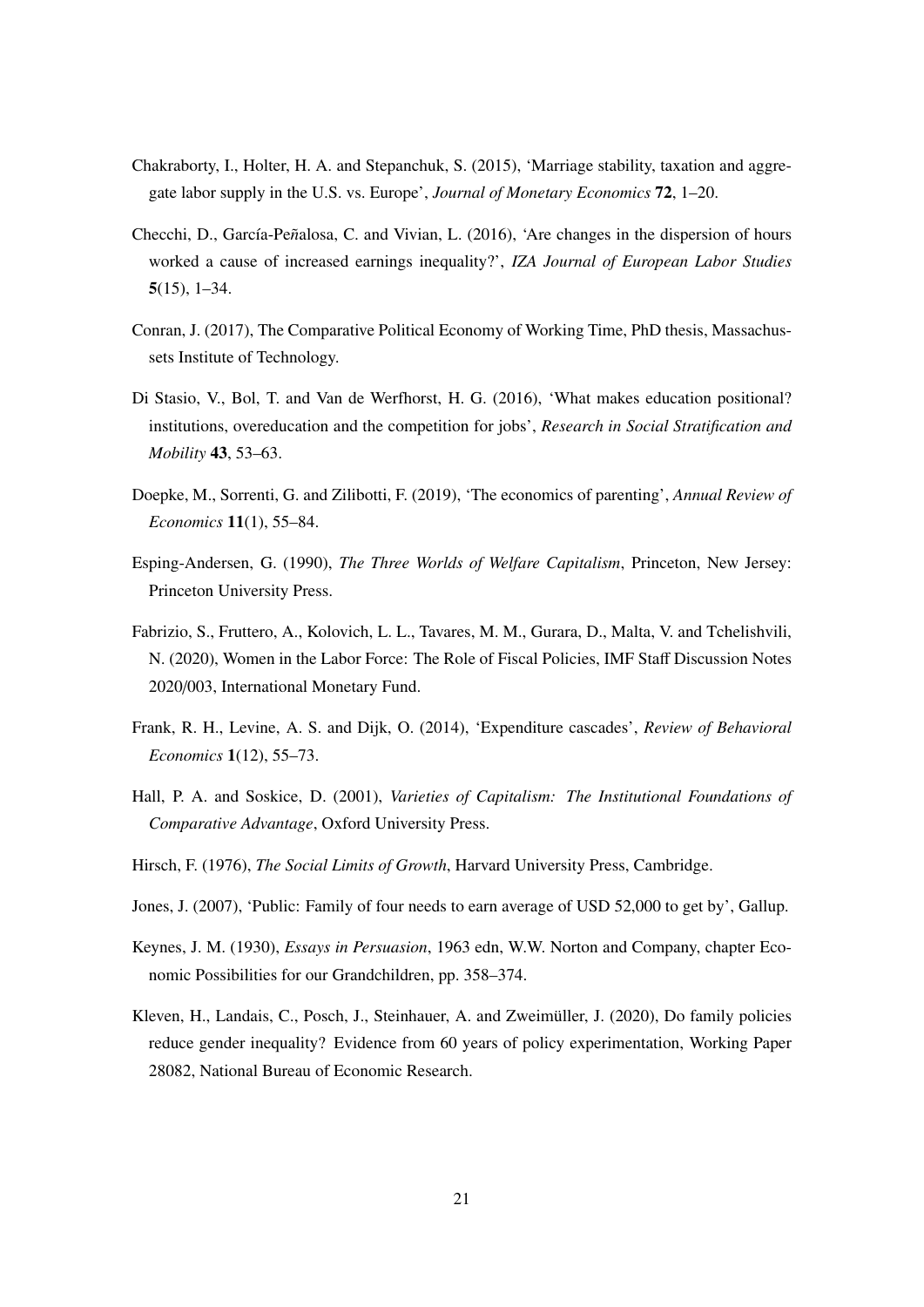- Kuhn, P. and Lozano, F. (2008), 'The expanding workweek? understanding trends in long work hours among U.S. men, 1979-2006', *Journal of Labor Economics* 26(2), 311–343.
- McDaniel, C. (2007), Average tax rates on consumption, investment, labor and capital in the OECD: 1950-2003. Manuscript, Arizona State University.
- OECD (2022), 'Hours worked (indicator)', doi: 10.1787/47be1c78-en (Accessed on 29 January 2022).
- Oh, S.-Y., Park, Y. and Bowles, S. (2012), 'Veblen effects, political representation, and the reduction in working time over the 20th century', *Journal of Economic Behavior* & *Organization* 83(2), 218–242.
- Ohanian, L. E., Raffo, A. and Rogerson, R. (2007), 'Work and taxes: allocation of time in OECD countries', *Economic Review* 92(Q III), 37–58.
- Olivetti, C. and Petrongolo, B. (2017), 'The economic consequences of family policies: Lessons from a century of legislation in high-income countries', *Journal of Economic Perspectives* 31(1), 205–30.
- Pilat, D. (2003), *Measuring Hours Worked in OECD Countries*, OECD Publishing, Paris.
- Prescott, E. C. (2004), Why do Americans work so much more than Europeans?, Working Paper 10316, National Bureau of Economic Research.
- Ragan, K. S. (2013), 'Taxes and time use: Fiscal policy in a household production model', *American Economic Journal: Macroeconomics* 5(1), 168–92.
- Ramey, G. and Ramey, V. A. (2010), 'The Rug Rat Race', *Brookings Papers on Economic Activity* 41(1 (Spring), 129–199.
- Rogerson, R. (2007), 'Taxation and market work: Is Scandinavia an outlier?', *Economic Theory* 32(1), 59–85.
- Saad, L. (2013), 'Americans say family of four needs nearly USD 60k to "get by"', Gallup.
- Schor, J. B. (1998), *The Overspent American Why We Want What We Don't Need*, Harper Collins.
- Vaughan, D. (2004), 'Exploring the use of the views of the public to set income poverty thresholds and adjust them over time', Census Report.
- Veblen, T. (1899), *The Theory of the Leisure Class*, Oxford World's Classis, 2007 edn, Oxford University Press.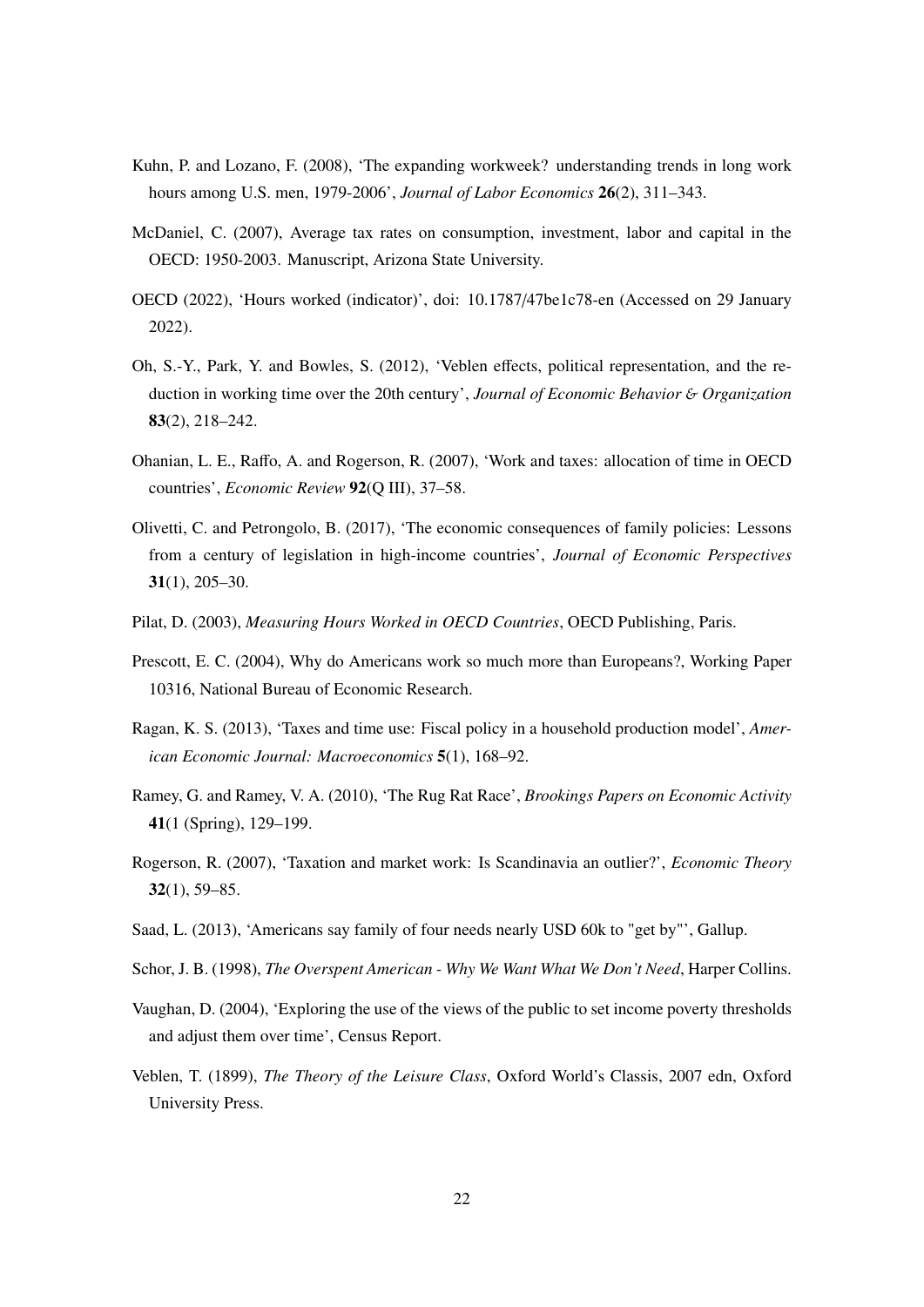

*Note*: Minimum income is based on responses to Gallup poll question (Vaughan, 2004; Jones, 2007; Saad, 2013): "What is the smallest amount of yearly income a family of four would need to get along in your local community?" Mean and median income are calculated from Current Population Survey (CPS), Historical Tables, F-8.

Figure 1: Actual and get-along income, United States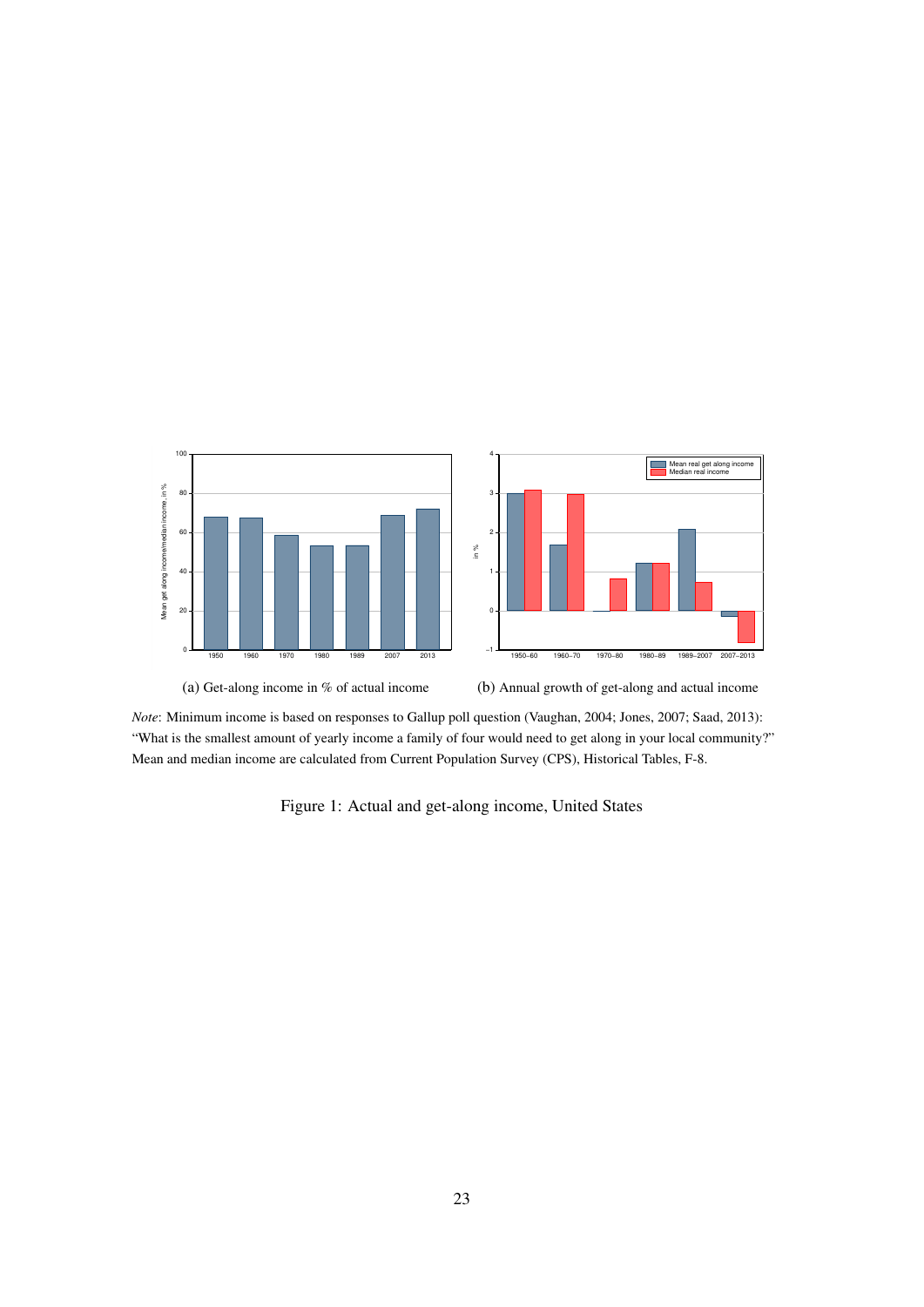



(c) Hours worked per person

Figure 2: Long-run trends in top-end income inequality and working hours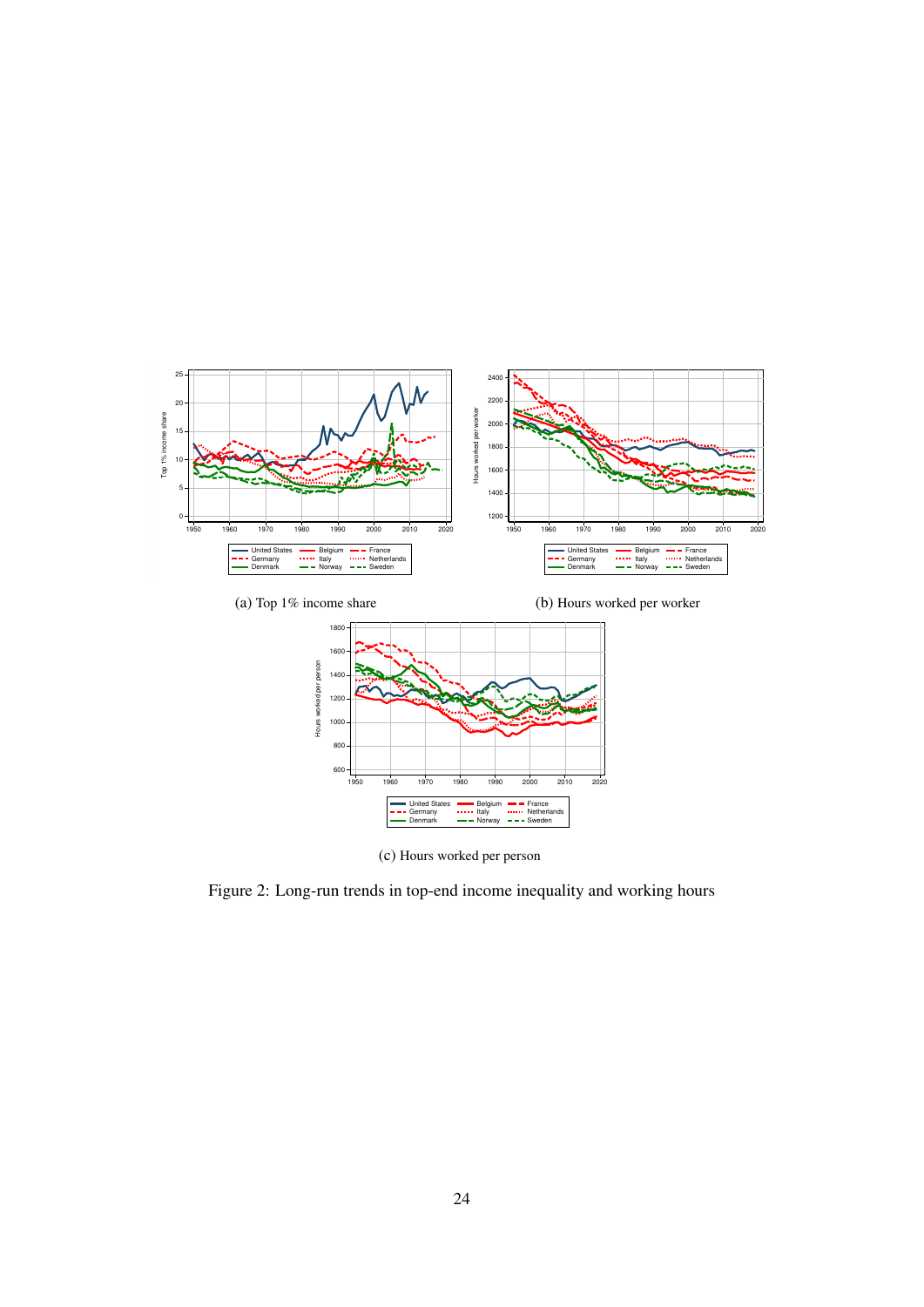



(a) Hours worked per worker vs. Gini coefficient



(b) Hours worked per worker vs. top 1% income share



(c) Hours worked per person vs. Gini coefficient





(e) D10-D1 hours differential vs. top 1% income share

(f) Work hours by wage decile

*Note*: Figures (a)-(d) use country-specific time averages for the longest available time span during the period 1983-2019. Figures (e)-(f) use typical weekly hours from paid employment plus self-employment from the mid-2000s; see Bick et al. (2018).

Figure 3: Cross-country differences in working hours and income inequality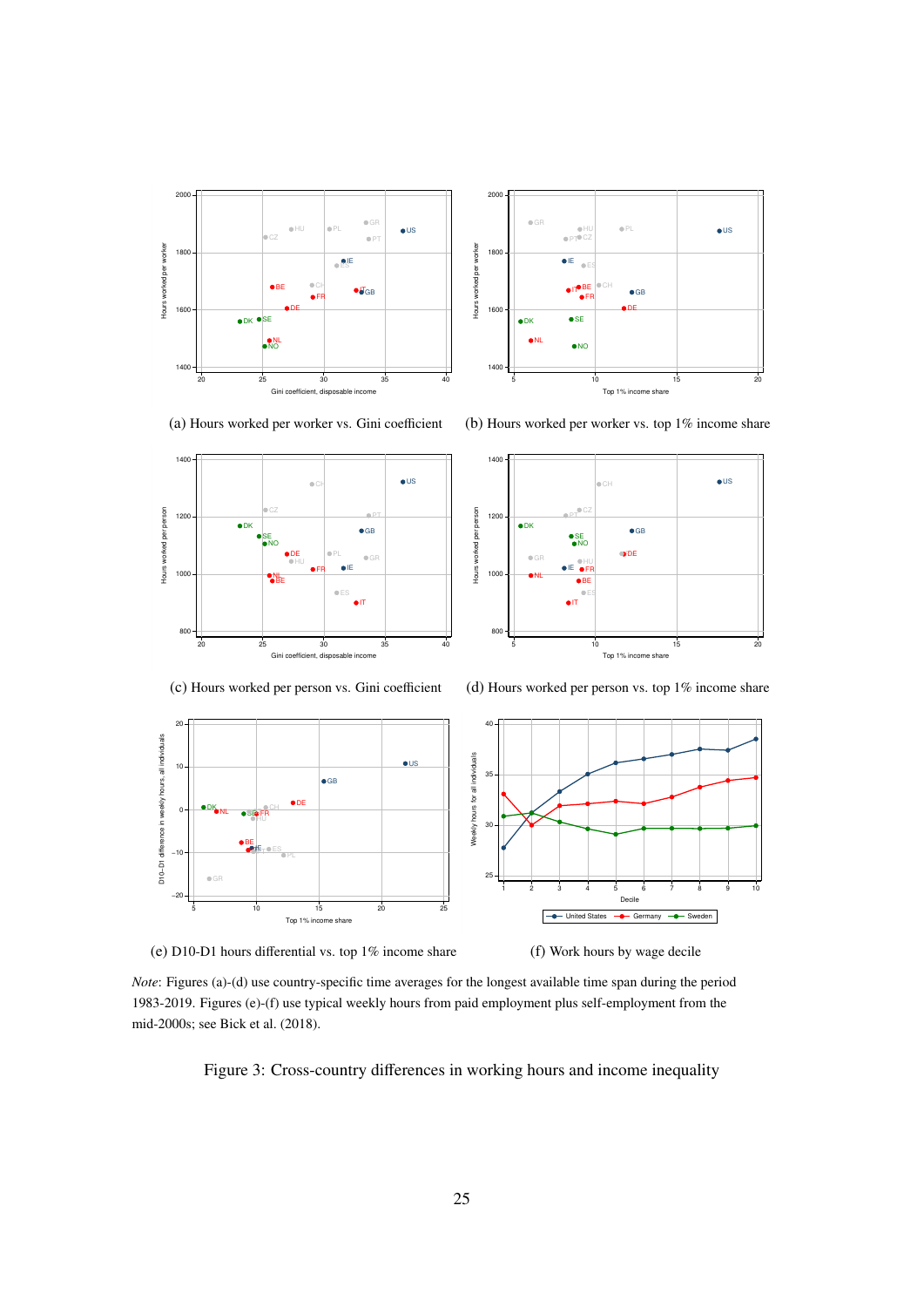

*Note*: Conservative countries: Belgium, France, Germany, Italy, Netherlands. Social democratic countries: Denmark, Norway, Sweden.

Figure 4: Average hours worked per worker and per working age person, by gender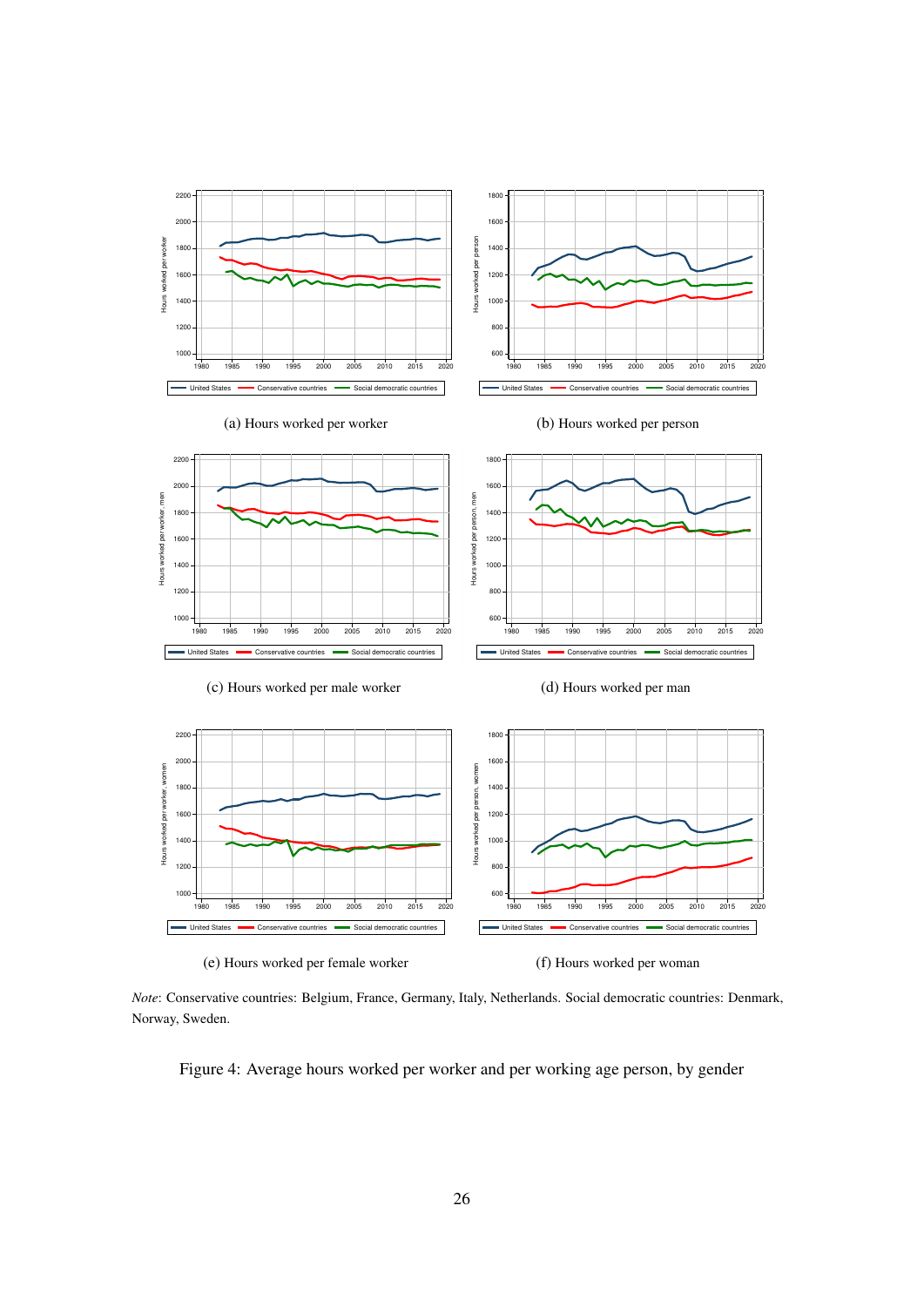



(a) Hours worked per worker, high education







*Note*: Conservative countries: Belgium, France, Germany, Italy, Netherlands. Social democratic countries: Denmark, Norway, Sweden.

Figure 5: Average hours worked per worker and per working age person, by education level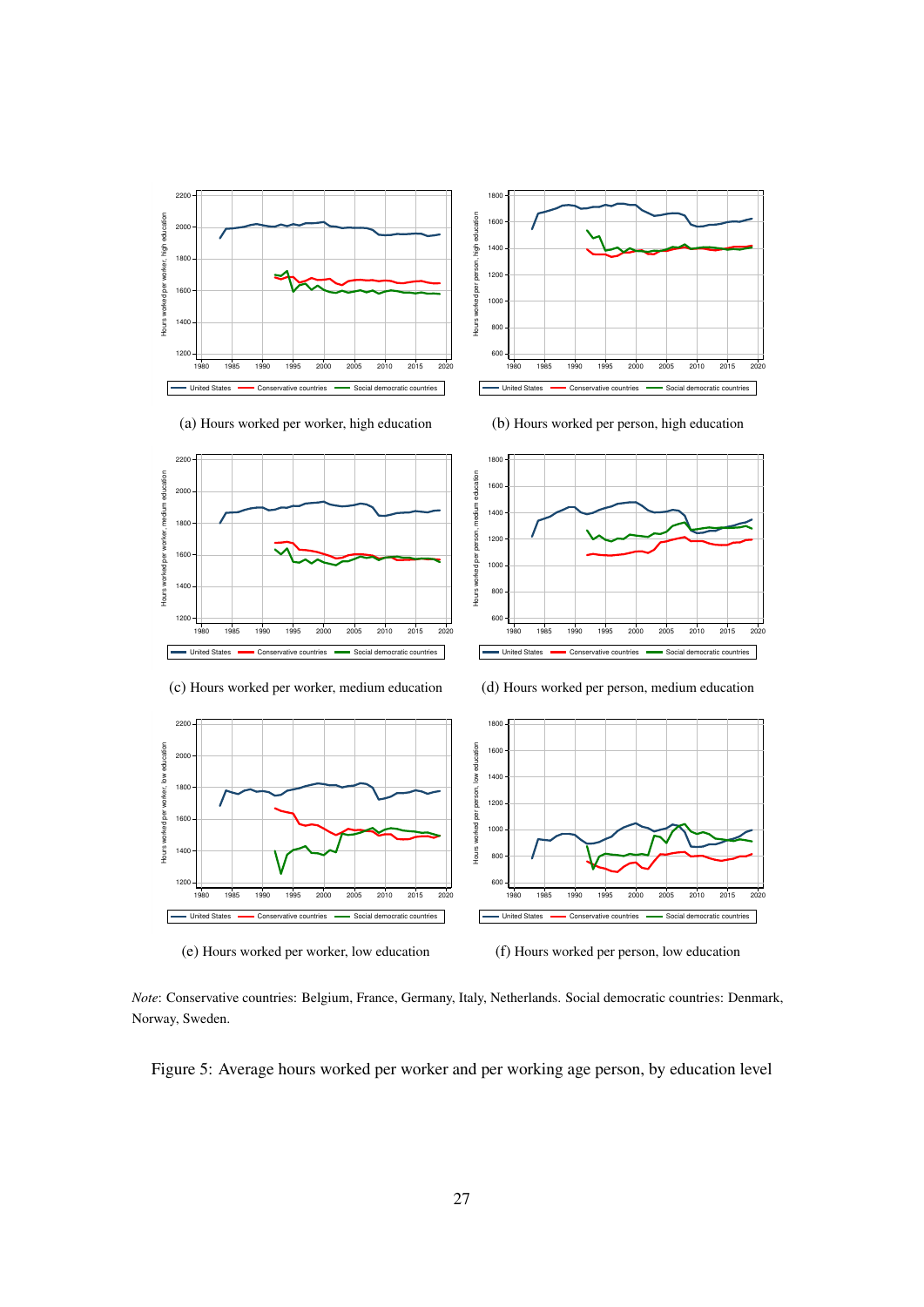

*Note*: Conservative countries: Belgium, France, Germany, Italy, Netherlands. Social democratic countries: Denmark, Norway, Sweden.

Figure 6: Different measures of labor market and welfare state institutions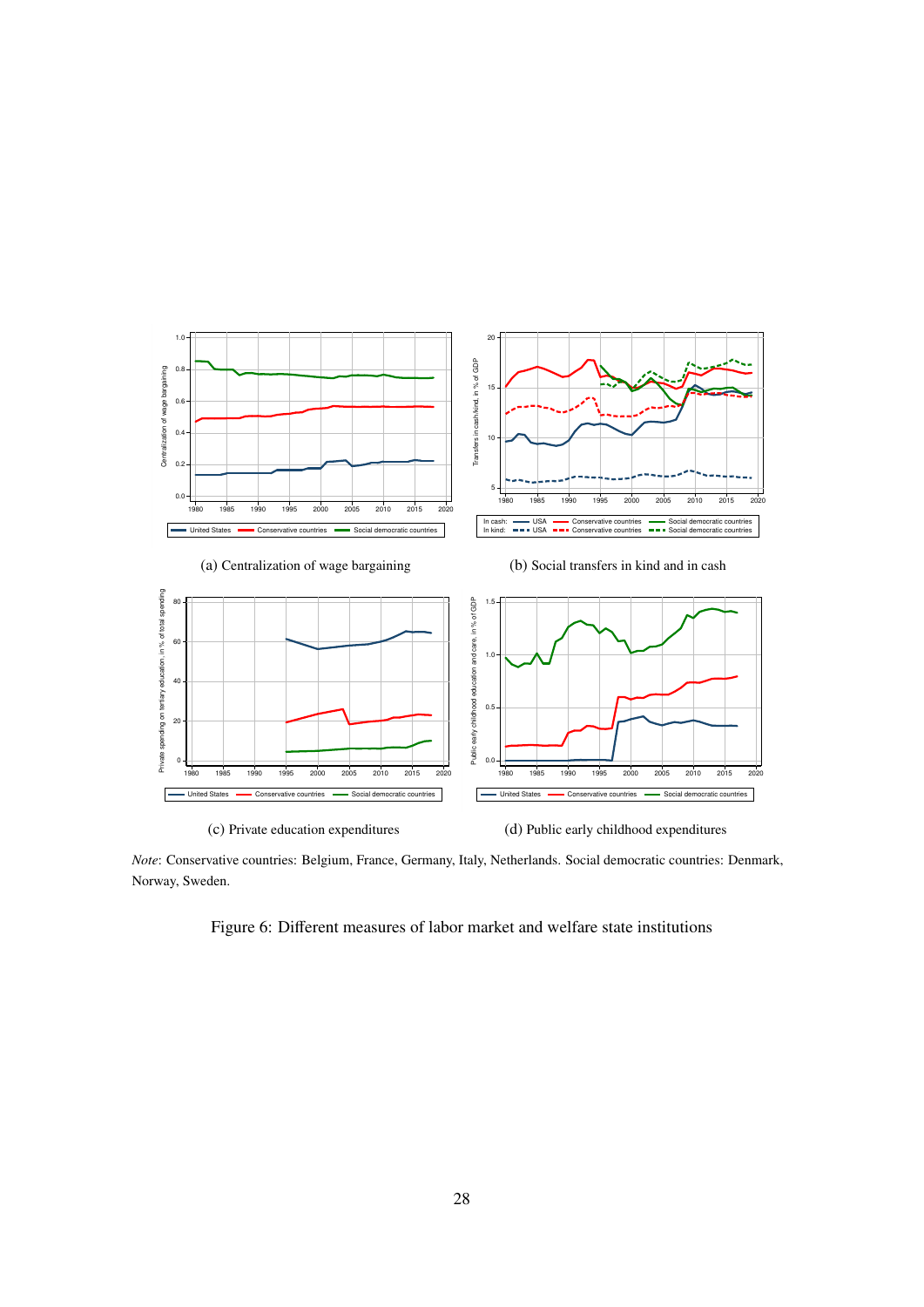|                         | Dependent variable: Ln(Hours worked per worker) |                |                |                |                |             |
|-------------------------|-------------------------------------------------|----------------|----------------|----------------|----------------|-------------|
|                         | (1)                                             | (2)            | (3)            | (4)            | (5)            | (6)         |
| Ln(GDP per hour worked) | $-0.132***$                                     | $-0.131***$    | $-0.143***$    | $-0.071***$    | $-0.140***$    | $-0.098***$ |
|                         | (0.013)                                         | (0.011)        | (0.013)        | (0.017)        | (0.014)        | (0.029)     |
| GDP growth              | $0.087***$                                      | $0.101***$     | $0.111***$     | $0.094***$     | $0.100**$      | $0.123***$  |
|                         | (0.030)                                         | (0.032)        | (0.032)        | (0.029)        | (0.042)        | (0.043)     |
| Union density           | $-0.049***$                                     | $-0.074***$    | $-0.062***$    | 0.052          | $-0.039**$     | 0.029       |
|                         | (0.018)                                         | (0.016)        | (0.018)        | (0.038)        | (0.018)        | (0.038)     |
| Female employment rate  | $-0.239***$                                     | $-0.216***$    | $-0.190***$    | $-0.235***$    | $-0.283***$    | $-0.267***$ |
|                         | (0.028)                                         | (0.026)        | (0.028)        | (0.029)        | (0.030)        | (0.041)     |
| Labor income tax rate   | $-0.308***$                                     | $-0.361***$    |                | $-0.035$       | $-0.319***$    | $-0.032$    |
|                         | (0.045)                                         | (0.045)        |                | (0.060)        | (0.044)        | (0.062)     |
| Top 1% income share     | $0.298***$                                      |                | $0.349***$     | $0.166***$     | $0.268***$     | $0.132**$   |
|                         | (0.068)                                         |                | (0.075)        | (0.058)        | (0.070)        | (0.059)     |
| Constant                | $8.161***$                                      | 8.199***       | $8.080***$     | 7.804***       | $8.190***$     | 7.930***    |
|                         | (0.047)                                         | (0.043)        | (0.046)        | (0.080)        | (0.053)        | (0.130)     |
| Country fixed effects   | No                                              | N <sub>0</sub> | N <sub>0</sub> | Yes            | N <sub>0</sub> | Yes         |
| Year fixed effects      | N <sub>0</sub>                                  | N <sub>0</sub> | N <sub>0</sub> | N <sub>0</sub> | Yes            | Yes         |
| Observations            | 429                                             | 429            | 429            | 429            | 429            | 429         |
| Countries               | 18                                              | 18             | 18             | 18             | 18             | 18          |
| R-squared               | 0.743                                           | 0.706          | 0.644          | 0.957          | 0.760          | 0.960       |
| <b>RMSE</b>             | 0.043                                           | 0.045          | 0.050          | 0.017          | 0.041          | 0.017       |

Table 1: Hours worked

*Note*: The dependent variable is the natural logarithm of hours worked per worker. All regressions are estimated by GLS with a panel-wide AR(1) correction. Heteroskedasticity robust standard errors are reported in parentheses. All explanatory variables are lagged by one period. \*, \*\*, and \*\*\* denotes significance at 10%, 5%, and 1% levels, respectively.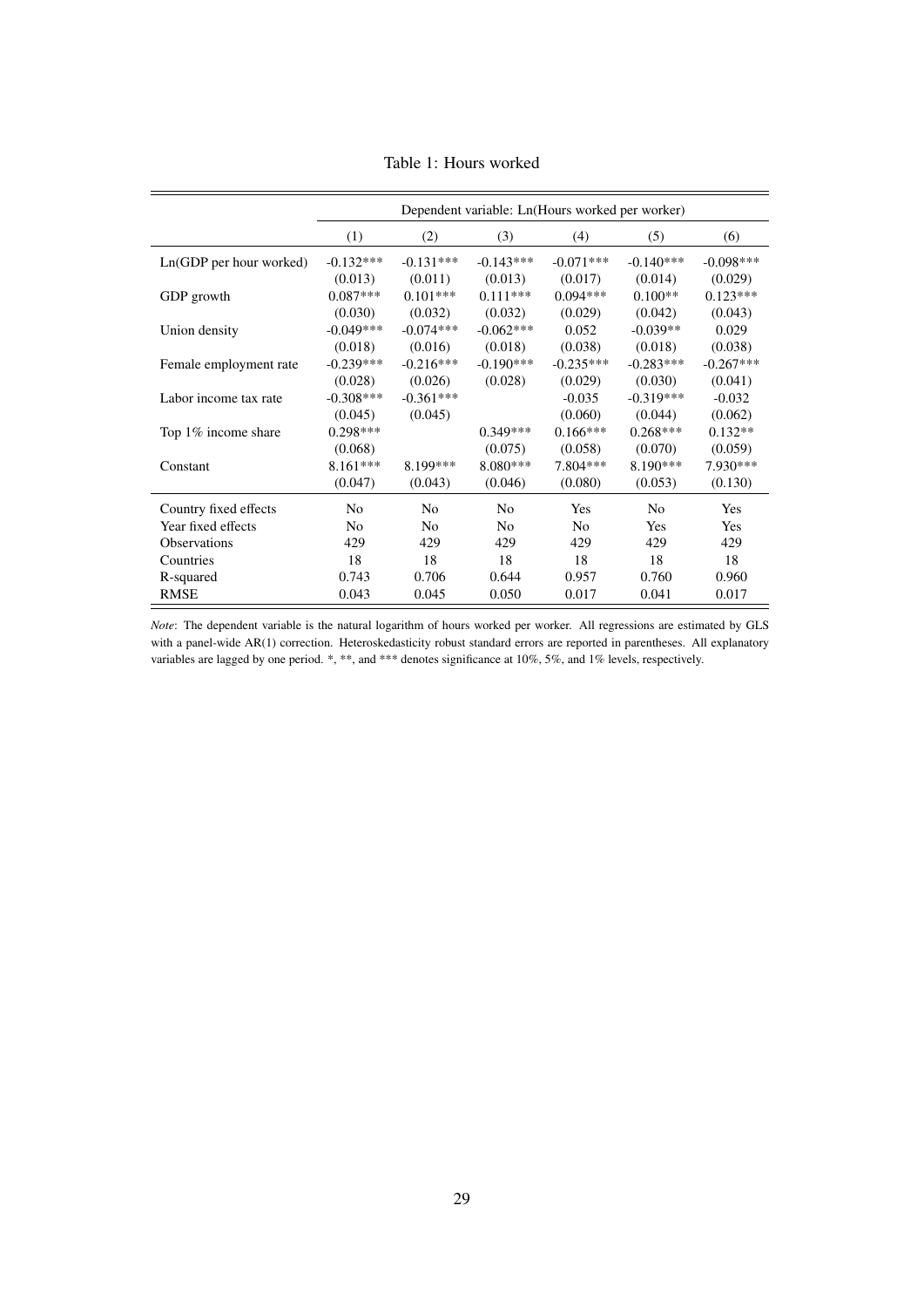|                                      |                | Dependent variable: Ln(Hours worked per worker) |                |                |                |
|--------------------------------------|----------------|-------------------------------------------------|----------------|----------------|----------------|
|                                      | (1)            | (2)                                             | (3)            | (4)            | (5)            |
| Ln(GDP per hour worked)              | $-0.121***$    | $-0.131***$                                     | $-0.133***$    | $-0.128***$    | $-0.119***$    |
|                                      | (0.013)        | (0.012)                                         | (0.012)        | (0.013)        | (0.013)        |
| GDP growth                           | $0.084***$     | $0.056*$                                        | $0.090***$     | 0.050          | $0.056*$       |
|                                      | (0.031)        | (0.034)                                         | (0.035)        | (0.031)        | (0.034)        |
| Union density                        | $-0.028$       | $-0.028$                                        | $-0.043**$     | $-0.011$       | 0.008          |
|                                      | (0.019)        | (0.019)                                         | (0.017)        | (0.021)        | (0.021)        |
| Female employment rate               | $-0.232***$    | $-0.296***$                                     | $-0.298***$    | $-0.265***$    | $-0.252***$    |
|                                      | (0.027)        | (0.029)                                         | (0.030)        | (0.030)        | (0.032)        |
| Labor income tax rate                | $-0.287***$    | $-0.286***$                                     | $-0.359***$    | $-0.254***$    | $-0.254***$    |
|                                      | (0.044)        | (0.056)                                         | (0.055)        | (0.051)        | (0.056)        |
| Top 1% income share                  | $0.246***$     | $0.277***$                                      | $0.297***$     | $0.224***$     | $0.178***$     |
|                                      | (0.067)        | (0.069)                                         | (0.068)        | (0.067)        | (0.066)        |
| Centralization of wage bargaining    | $-0.048***$    |                                                 |                |                | $-0.041***$    |
|                                      | (0.015)        |                                                 |                |                | (0.015)        |
| Social transfers in % of GDP         |                | $-0.159**$                                      |                |                |                |
|                                      |                | (0.068)                                         |                |                |                |
| Social transfers in cash in % of GDP |                |                                                 | 0.008          |                | 0.070          |
|                                      |                |                                                 | (0.115)        |                | (0.127)        |
| Social transfers in kind in % of GDP |                |                                                 |                | $-0.473***$    | $-0.476***$    |
|                                      |                |                                                 |                | (0.122)        | (0.135)        |
| Constant                             | $8.130***$     | $8.226***$                                      | $8.217***$     | 8.199***       | 8.168***       |
|                                      | (0.047)        | (0.046)                                         | (0.045)        | (0.048)        | (0.046)        |
| Fixed effects                        | N <sub>0</sub> | No                                              | N <sub>o</sub> | N <sub>0</sub> | N <sub>o</sub> |
| Observations                         | 429            | 372                                             | 372            | 372            | 372            |
| Countries                            | 18             | 18                                              | 18             | 18             | 18             |
| R-squared                            | 0.749          | 0.804                                           | 0.793          | 0.825          | 0.828          |
| <b>RMSE</b>                          | 0.042          | 0.039                                           | 0.040          | 0.037          | 0.037          |

Table 2: Hours worked, wage bargaining and government transfers

*Note*: The dependent variable is the natural logarithm of hours worked per worker. All regressions are estimated by GLS with a panel-wide AR(1) correction. Heteroskedasticity robust standard errors are reported in parentheses. All explanatory variables are lagged by one period. \*, \*\*, and \*\*\* denotes significance at 10%, 5%, and 1% levels, respectively.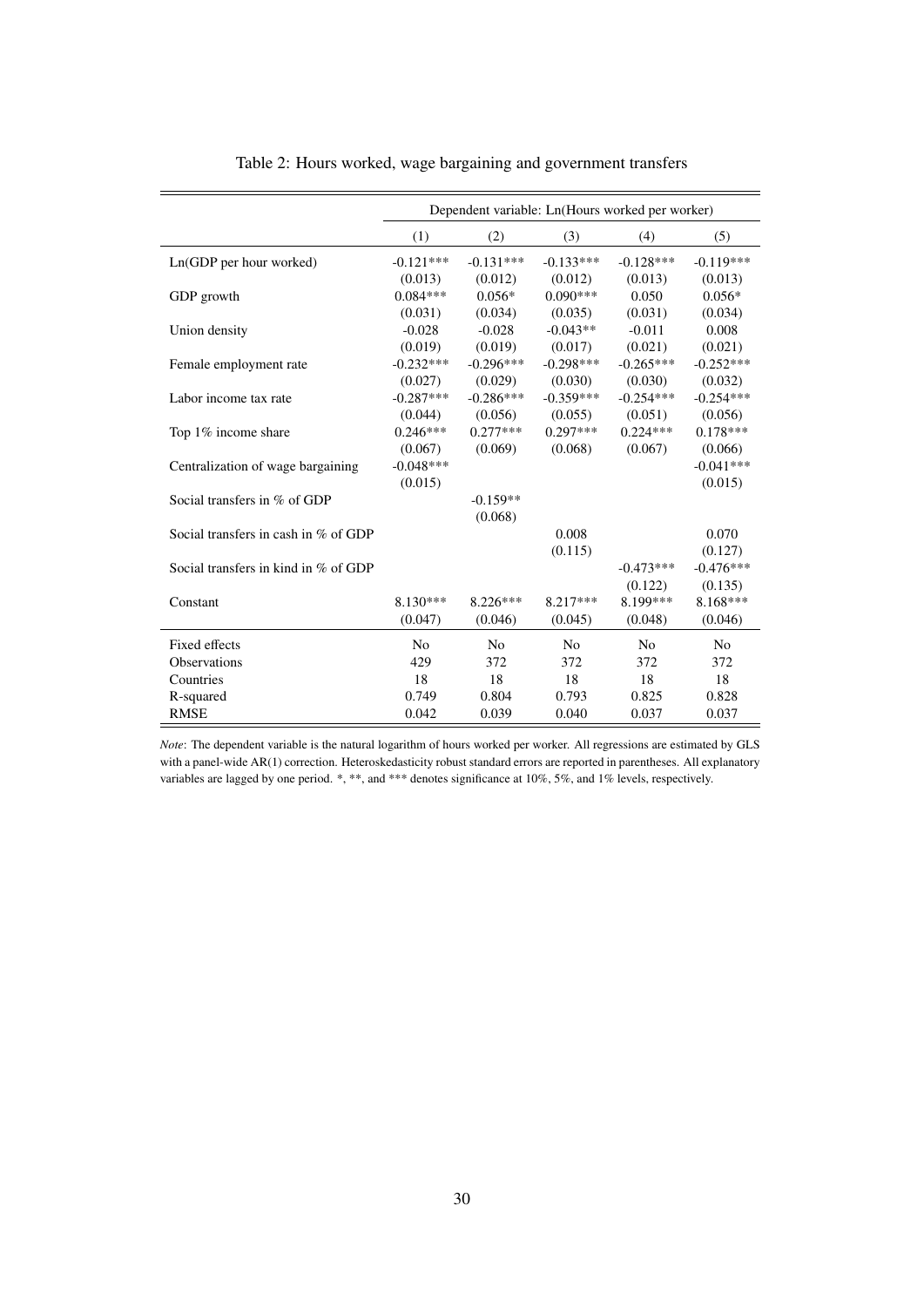|                                                                 |                 |                      |                           |                                                                     | Dependent variable: Ln(Hours worked per worker)           |                                                  |                                                           |                                               |
|-----------------------------------------------------------------|-----------------|----------------------|---------------------------|---------------------------------------------------------------------|-----------------------------------------------------------|--------------------------------------------------|-----------------------------------------------------------|-----------------------------------------------|
|                                                                 |                 |                      | Education group           |                                                                     |                                                           |                                                  | Education group                                           |                                               |
|                                                                 | $\overline{a}$  | $_{\text{Low}}$      | Medium                    | High                                                                | ₹                                                         | Δw                                               | Medium                                                    | High                                          |
|                                                                 | $\ominus$       | $\odot$              | $\odot$                   | $\bigoplus$                                                         | <u>ତି</u>                                                 | $\circledcirc$                                   | $\widehat{C}$                                             | $\circledS$                                   |
| Ln(GDP per hour worked)                                         | $0.162***$      | $0.140***$           | $0.154***$                | $0.136***$                                                          | $-0.158***$                                               | $-0.132***$                                      | $-0.150***$                                               | $-0.137***$                                   |
|                                                                 | (0.010)         | $(0.013)$<br>$0.026$ | $(0.012)$<br>0.091**      | $(0.012)$<br>0.104***                                               |                                                           | $(0.014)$<br>-0.015                              | $\begin{array}{c} (0.012) \\ 0.032 \\ 0.040) \end{array}$ | $(0.014)$<br>0.050                            |
| GDP growth                                                      | $0.104***$      |                      |                           |                                                                     | $\begin{array}{c} (0.011) \\ 0.057 \\ 0.039) \end{array}$ |                                                  |                                                           |                                               |
|                                                                 | (0.033)         | (0.060)              | (0.037)                   | (0.040)                                                             |                                                           | (0.067)                                          |                                                           | (0.050)                                       |
| Union density                                                   | 0.004           | 0.023                | 0.002                     | $-0.016$                                                            |                                                           |                                                  |                                                           |                                               |
|                                                                 | (0.019)         | (0.029)              | (0.022)                   |                                                                     |                                                           |                                                  |                                                           |                                               |
| Female employment rate                                          | $-0.329***$     | $-0.541***$          | $-0.273***$               | $\begin{array}{c} (0.022) \\ 0.018 \\ (0.036) \\ 0.026 \end{array}$ | $-0.006$<br>(0.021)<br>$-0.310***$                        | $0.012$<br>$(0.032)$<br>$-0.537***$<br>$(0.048)$ | $-0.002$<br>(0.024)<br>$-0.271***$                        | $-0.024$<br>$(0.025)$<br>$0.039$<br>$(0.038)$ |
|                                                                 | (0.030)         | (0.045)              | (0.035)                   |                                                                     | (0.032)                                                   |                                                  | (0.036)                                                   |                                               |
| Labor income tax rate                                           | $-0.286$ ***    | $-0.719***$          | $-0.321***$               |                                                                     | $-0.355***$                                               | $0.781***$                                       | $-0.385***$                                               | $-0.016$                                      |
|                                                                 | (0.057)         | (0.075)              | (0.066)                   | (0.066)                                                             | (0.062)                                                   | (0.084)                                          | (0.068)                                                   | (0.076)                                       |
| Top 1% income share                                             | $0.323***$      | $0.382**$            | $0.310***$                | $0.210**$                                                           | $0.373***$                                                | $0.409***$                                       | $0.347***$                                                | $0.298***$                                    |
|                                                                 | (0.081)         | (0.163)              | (0.084)                   | (0.094)                                                             | (0.081)                                                   | (0.152)                                          | (0.081)                                                   | (0.098)                                       |
| Private spending on tertiary education in % of GDP              | 3.459***        | 0.438                | $2.496*$                  | $7.230***$                                                          |                                                           |                                                  |                                                           |                                               |
|                                                                 | (1.245)         | (1.760)              | (1.401)                   | (1.534)                                                             |                                                           |                                                  |                                                           |                                               |
| Private spending on tertiary education in $%$ of total spending |                 |                      |                           |                                                                     | 0.039                                                     | $-0.016$                                         | 0.028                                                     | $0.131***$                                    |
|                                                                 |                 |                      |                           |                                                                     | (0.027)                                                   | (0.040)                                          | (0.031)                                                   | (0.037)                                       |
| Constant                                                        | $8.299***$      | 8.441***             | $8.261***$                | 7.942 ***                                                           | $8.296***$                                                | $8.435***$                                       | $8.266***$                                                | 7.919***                                      |
|                                                                 | (0.039)         | (0.052)              | (0.046)                   | (0.044)                                                             | (0.044)                                                   | (0.056)                                          | (0.051)                                                   | (0.049)                                       |
| <b>Fixed Effects</b>                                            |                 |                      | $\mathsf{S}^{\mathsf{O}}$ | $\mathsf{S}^{\mathsf{O}}$                                           | ż                                                         |                                                  |                                                           |                                               |
| Observations                                                    | 265             | 265                  | 265                       | 265                                                                 | 241                                                       | 241                                              | 241                                                       | $2\frac{1}{2}$                                |
| Countries                                                       | $\overline{17}$ | $\Box$               | $\Box$                    | $\Box$                                                              | $\Box$                                                    | $\overline{17}$                                  | $\overline{17}$                                           | $\Box$                                        |
| R-squared                                                       | 0.849           | 0.806                | 0.805                     | 0.684                                                               | 0.834                                                     | 0.809                                            | 0.796                                                     | 0.661                                         |
| <b>RMSE</b>                                                     | 0.037           | 0.052                | 0.040                     | 0.041                                                               | 0.041                                                     | 0.053                                            | 0.043                                                     | 0.046                                         |

Table 3: Hours worked by educational level and private spending on tertiary education Table 3: Hours worked by educational level and private spending on tertiary education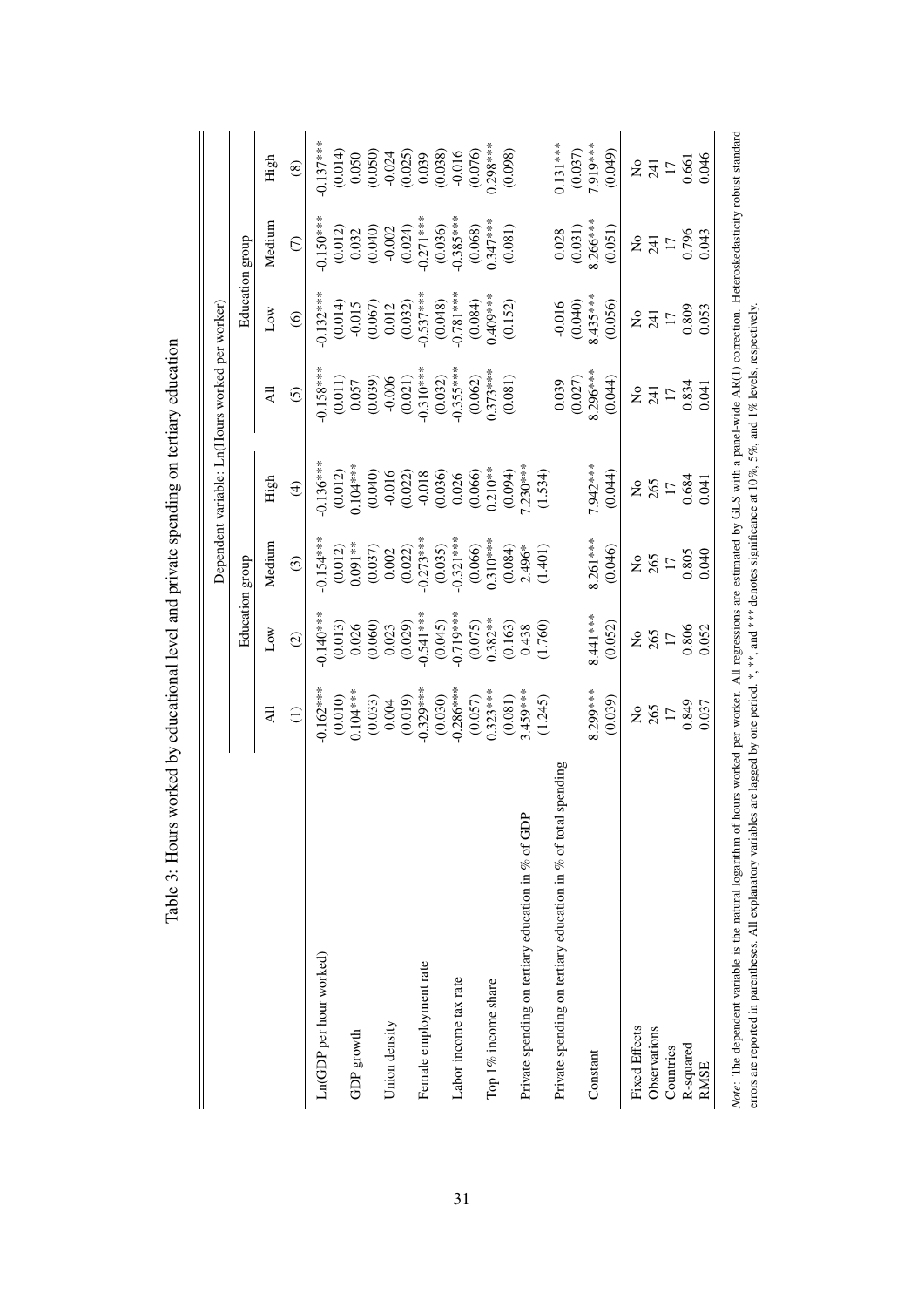# A Appendix

#### A.1 Robustness

| Dependent variable      | Ln(Hours worked per worker) |                     |                | Ln(Hours worked per person) |                |             |
|-------------------------|-----------------------------|---------------------|----------------|-----------------------------|----------------|-------------|
|                         |                             | Top 5% income share |                | w/o Eastern Europe          |                |             |
|                         | (1)                         | (2)                 | (3)            | (4)                         | (5)            | (6)         |
| Ln(GDP per hour worked) | $-0.134***$                 | $-0.099***$         | $-0.121***$    | $-0.172***$                 | $-0.112***$    | $-0.118**$  |
|                         | (0.013)                     | (0.029)             | (0.013)        | (0.026)                     | (0.018)        | (0.053)     |
| GDP growth              | $0.092***$                  | $0.124***$          | $0.069**$      | $0.155***$                  | $0.325***$     | $0.448***$  |
|                         | (0.030)                     | (0.043)             | (0.030)        | (0.041)                     | (0.053)        | (0.086)     |
| Union density           | $-0.044**$                  | 0.039               | $-0.031*$      | 0.030                       | $-0.056**$     | $-0.064$    |
|                         | (0.018)                     | (0.039)             | (0.018)        | (0.043)                     | (0.026)        | (0.063)     |
| Female employment rate  | $-0.232***$                 | $-0.266***$         | $-0.263***$    | $-0.298***$                 | $0.762***$     | $0.798***$  |
|                         | (0.028)                     | (0.041)             | (0.028)        | (0.039)                     | (0.046)        | (0.068)     |
| Labor income tax rate   | $-0.305***$                 | $-0.030$            | $-0.359***$    | $-0.083$                    | $-0.419***$    | $-0.352***$ |
|                         | (0.045)                     | (0.062)             | (0.045)        | (0.062)                     | (0.067)        | (0.103)     |
| Top 5% income share     | $0.252***$                  | $0.120**$           |                |                             |                |             |
|                         | (0.058)                     | (0.055)             |                |                             |                |             |
| Top 1% income share     |                             |                     | $0.370***$     | $0.208***$                  | $0.399***$     | $0.238**$   |
|                         |                             |                     | (0.067)        | (0.057)                     | (0.096)        | (0.094)     |
| Constant                | $8.135***$                  | 7.911***            | $8.132***$     | 8.236***                    | 7.098***       | $7.144***$  |
|                         | (0.048)                     | (0.132)             | (0.049)        | (0.121)                     | (0.065)        | (0.234)     |
| Fixed effects           | N <sub>0</sub>              | Yes                 | N <sub>0</sub> | Yes                         | N <sub>0</sub> | Yes         |
| <b>Observations</b>     | 425                         | 425                 | 378            | 378                         | 429            | 429         |
| Countries               | 18                          | 18                  | 15             | 15                          | 18             | 18          |
| R-squared               | 0.737                       | 0.960               | 0.720          | 0.959                       | 0.812          | 0.940       |
| <b>RMSE</b>             | 0.043                       | 0.017               | 0.042          | 0.020                       | 0.052          | 0.029       |

Table A1: Hours worked: robustness

*Note*: The dependent variable is the natural logarithm of hours worked per worker (hours worked per working age person). All regressions are estimated by GLS with a panel-wide AR(1) correction. Heteroskedasticity robust standard errors are reported in parentheses. All explanatory variables are lagged by one period. \*, \*\*, and \*\*\* denotes significance at 10%, 5%, and 1% levels, respectively.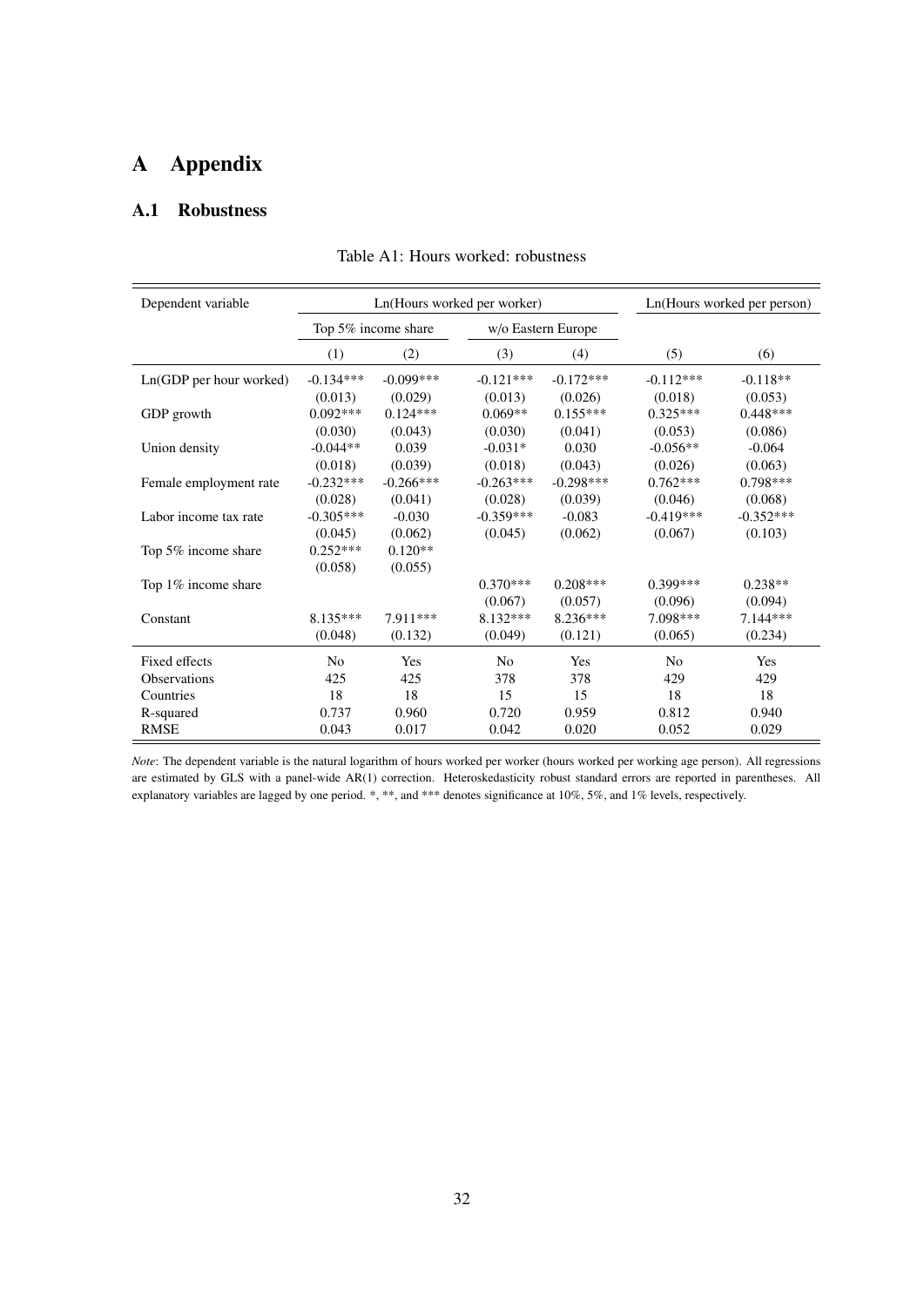### A.2 Variable definitions and data sources

#### Table A2: Description of data

| Variable                               | Description                                                                | Source             |
|----------------------------------------|----------------------------------------------------------------------------|--------------------|
| Hours worked                           |                                                                            |                    |
| Hours worked per worker                | Annual hours worked per employed (by gender, age, and education)           | Bick et al. (2019) |
| Hours worked per person                | Annual hours worked per working age person (by gender, age, and education) | Bick et al. (2019) |
| Hours worked per worker by decile      | Weekly hours worked by decile (paid + self-employment)                     | Bick et al. (2018) |
| Hours worked (long series)             | Annual hours worked per (employed) person                                  | $TED + OECD$       |
| Income distribution                    |                                                                            |                    |
| Top income shares                      | Top income shares of fiscal income                                         | <b>WID</b>         |
| Gini coefficient                       | Gini coefficient of household disposable income                            | <b>SWIID</b>       |
| Labor market and welfare state         |                                                                            |                    |
| Centralization of wage bargaining      | Summary measure of centralization of wage bargaining                       | <b>ICTWSS</b>      |
| Social benefits to households          | Social transfers in % of GDP (by category)                                 | <b>OECD</b>        |
| Private spending on tertiary education | Private spending on tertiary education in $\%$ of GDP (or total spending)  | <b>OECD</b>        |
| Early childhood education and care     | Public spending on early childhood education and care in % of GDP          | <b>OECD</b>        |
| Other variables                        |                                                                            |                    |
| GDP per hour worked                    | GDP per hour worked, constant 2015 prices and PPPs, US dollars             | <b>OECD</b>        |
| GDP growth                             | GDP, volume, annual growth rates, in $%$                                   | <b>OECD</b>        |
| Union density                          | Trade union density                                                        | <b>ICTWSS</b>      |
| Female employment rate                 | Employment rate for the population aged 15-64 by gender                    | Bick et al. (2019) |
| Labor income tax rate                  | Average tax rate on labor income                                           | McDaniel (2007)    |

*Note*: ICTWSS=Database on Institutional Characteristics of Trade Unions, Wage Setting, State Intervention and Social Pacts; OECD=OECD Statistics; SWIID=Standardized World Income Inequality Database; TED=The Conference Board Total Economy Database; WID=World Inequality Database.